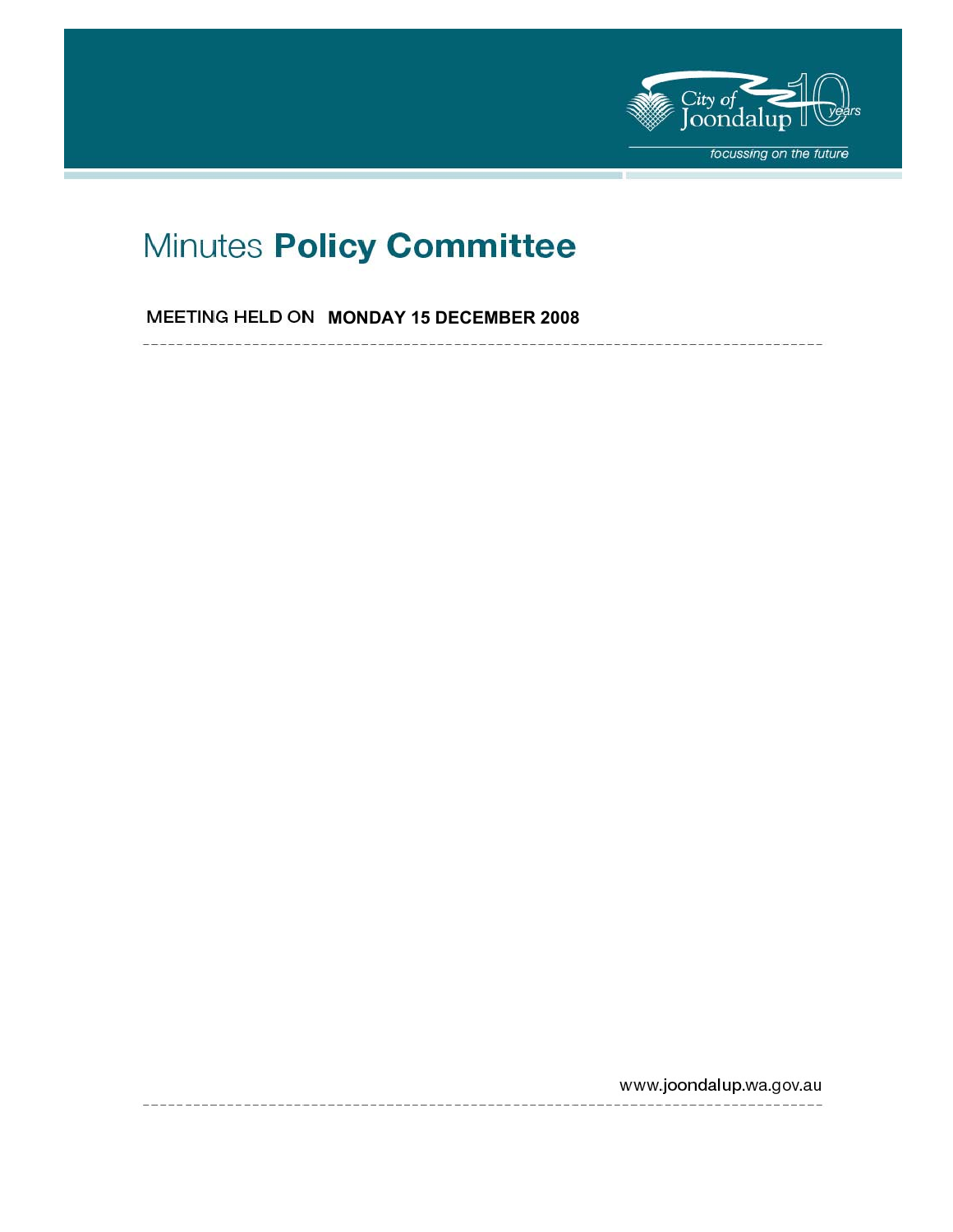# **CITY OF JOONDALUP**

#### **MINUTES OF THE POLICY COMMITTEE MEETING HELD IN CONFERENCE ROOM 3, JOONDALUP CIVIC CENTRE, BOAS AVENUE, JOONDALUP ON MONDAY 15 DECEMBER 2008**

#### **ATTENDANCE**

#### **Committee Members:**

| Cr Kerry Hollywood        | <b>Presiding Person</b> | North Ward      |
|---------------------------|-------------------------|-----------------|
| <b>Mayor Troy Pickard</b> |                         |                 |
| Cr Marie Macdonald        |                         | Central Ward    |
| Cr Mike Norman            |                         | South-West Ward |
| Cr Fiona Diaz             |                         | South Ward      |

#### **Officers:**

| Mr Garry Hunt      | <b>Chief Executive Officer</b>                        |
|--------------------|-------------------------------------------------------|
| Mr Ian Cowie       | Director Governance and Strategy                      |
| Mr Clayton Higham  | Director Planning and Community Development           |
| Mr Chris Terelinck | Manager Approvals Planning and Environmental Services |
| Mrs Janet Foster   | Administrative Services Coordinator                   |

#### **DECLARATION OF OPENING**

The Presiding Person declared the meeting open at 1933 hrs.

#### **APOLOGIES/LEAVE OF ABSENCE**

Leave of absence Cr Trona Young - 10-17 December 2008 inclusive

Apologies: Cr Sue Hart

#### **CONFIRMATION OF MINUTES**

#### MINUTES OF THE POLICY COMMITTEE HELD 16 SEPTEMBER 2008

**MOVED Cr Norman SECONDED Cr Macdonald that the minutes of the meeting of the Policy Committee held on 16 September 2008 be confirmed as a true and correct record.** 

**The Motion was Put and CARRIED (5/0) CARRIED (5/0)** 

**In favour of the Motion:** Crs Hollywood, Macdonald, Norman, Diaz, Mayor Pickard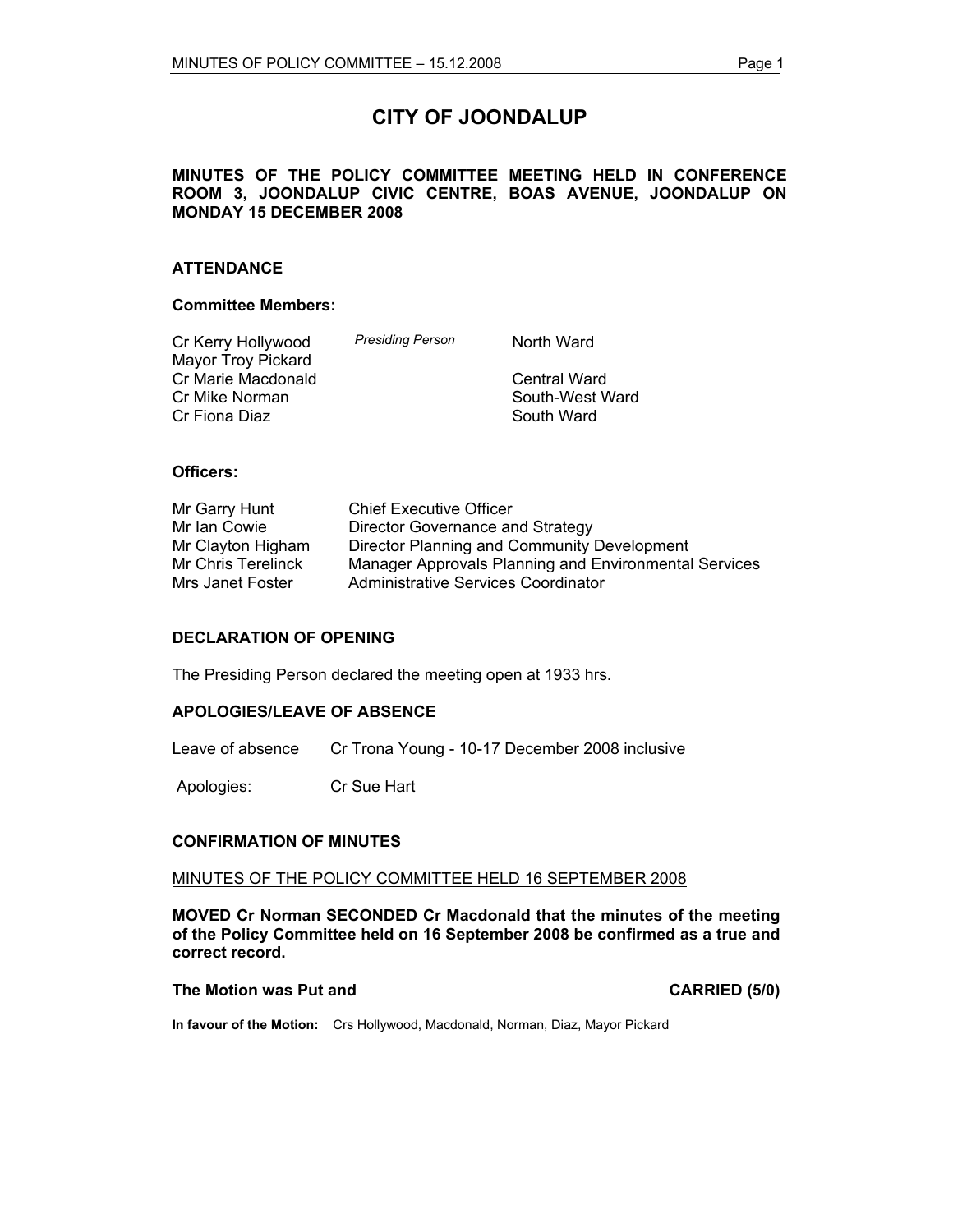#### **ANNOUNCEMENTS BY THE PRESIDING PERSON WITHOUT DISCUSSION**

Nil

#### **DECLARATIONS OF INTEREST**

Nil

#### **IDENTIFICATION OF MATTERS FOR WHICH THE MEETING MAY SIT BEHIND CLOSED DOORS**

Nil

**PETITIONS AND DEPUTATIONS** 

Nil

**REPORTS** 

# **ITEM 1 PROPOSED CATS LOCAL LAW - REPORT ON COMMUNITY CONSULTATION – [29182]**

**WARD:** All

**RESPONSIBLE** Mr Ian Cowie **DIRECTOR:** Governance and Strategy

#### **PURPOSE/EXECUTIVE SUMMARY**

To provide the Policy Committee with a report on the outcomes of the consultation process for the proposed Cats Local Law and for the Policy Committee to consider how to progress the matter.

#### **BACKGROUND**

At the Council meeting of 24 April 2007 (CJ064–04/07 refers) it was resolved that a local law requiring the registration of cats within the City be enacted. Specifically, the resolution stated that the new local law provisions should mirror as closely as possible those contained in the Dog Act 1976.

A report relating to registering and identifying cats was presented at Council on 10 June 2008 meeting (CJ097-06/08 refers). Subsequently, the matter was referred to the Policy Committee for further consideration and the Committee resolved to recommend progress with drafting of a Cats Local Law that would include a requirement for compulsory sterilisation. At the meeting of Council on 15 July 2008 (CJ122 – 07/08), it was resolved that the proposed Cats Local Law would be advertised for public consultation for 44 days (with the additional requirement added), with the following purpose and effect: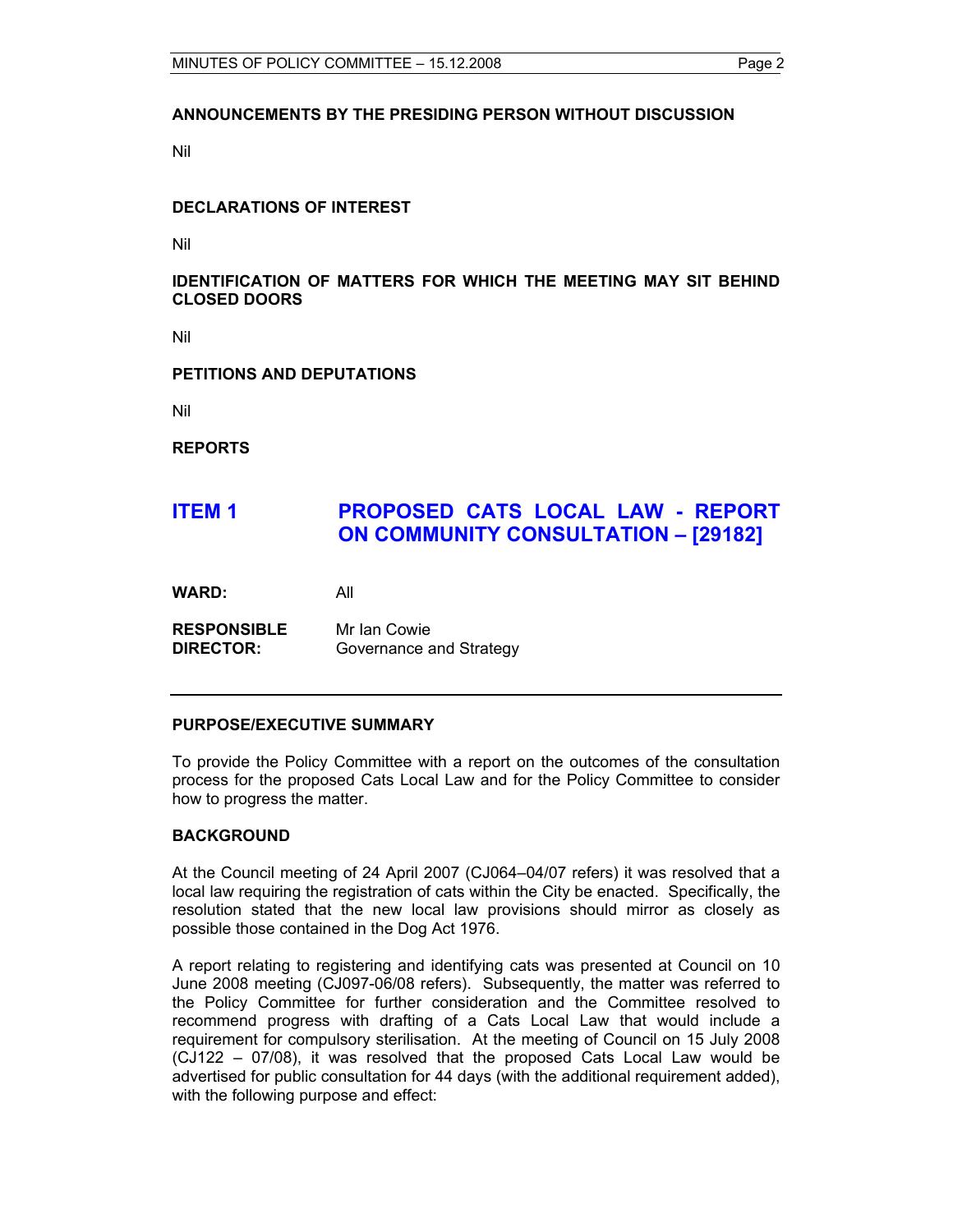*"The purpose of this local law is to provide for the registration, sterilisation, control and identification of cats within the City of Joondalup";* 

*"The effect of this local law is that a system for the registering, sterilising, identifying and controlling of cats will be operational within the City of Joondalup."* 

On 2 August 2008, the consultation process was advertised in The West Australian and subsequently in the two local community newspapers. To coincide with the appearance of the first advertisement, posters were placed in all the City's libraries and at the Customer Service Centres in the Whitford City Shopping Centre and the City's Administration Centre, Boas Avenue, Joondalup.

#### **DETAILS**

The surveys and the written submissions required different forms of analysis and are therefore reported on separately.

#### **Quantitative Analysis – Survey Feedback**

480 completed surveys were received in total, including 147 from people living outside the City of Joondalup.

The table below shows the results of the analysis:

- For all surveys received
- For City of Joondalup residents as a discrete group

|                |                                      | <b>Support introduction Local Cats Law</b><br><b>All submissions</b> |                               | <b>City of Joondalup</b>      |  |
|----------------|--------------------------------------|----------------------------------------------------------------------|-------------------------------|-------------------------------|--|
|                | No. of people                        | Percentage                                                           | No. of people                 | Percentage                    |  |
| Yes            | 327                                  | 68.1                                                                 | 205                           | 61.6                          |  |
| No             | 147                                  | 30.6                                                                 | 122                           | 36.6                          |  |
| Total          | 474                                  | 98.8                                                                 | 327                           | 98.2                          |  |
| Not identified | 6                                    | 1.3                                                                  | 6                             | 1.8                           |  |
|                | 480                                  | 100.0                                                                | 333                           | 100.0                         |  |
|                | Support compulsory cat registration  |                                                                      |                               |                               |  |
|                | <b>All submissions</b>               |                                                                      |                               | <b>City of Joondalup only</b> |  |
|                | No. of people                        | Percentage                                                           | No. of people                 | Percentage                    |  |
| Yes            | 333                                  | 69.4                                                                 | 218                           | 65.5                          |  |
| No             | 145                                  | 30.2                                                                 | 115                           | 34.5                          |  |
| Total          | 478                                  | 99.6                                                                 | 333                           | 100.0                         |  |
| Not identified | $\overline{2}$                       | 0.4                                                                  | 0                             | 0.0                           |  |
|                | 480                                  | 100.0                                                                | 333                           | 100.0                         |  |
|                | Support compulsory cat sterilisation |                                                                      |                               |                               |  |
|                | <b>All submissions</b>               |                                                                      | <b>City of Joondalup only</b> |                               |  |
|                | No. of people                        | Percentage                                                           | No. of people                 | Percentage                    |  |
| Yes            | 404                                  | 84.2                                                                 | 279                           | 83.8                          |  |
| No             | 73                                   | 15.2                                                                 | 54                            | 16.2                          |  |
| Total          | 477                                  | 99.4                                                                 | 333                           | 100.0                         |  |
| Not identified | 3                                    | 0.6                                                                  | 0                             | 0.0                           |  |
|                | 480                                  | 100.0                                                                | 333                           | 100.0                         |  |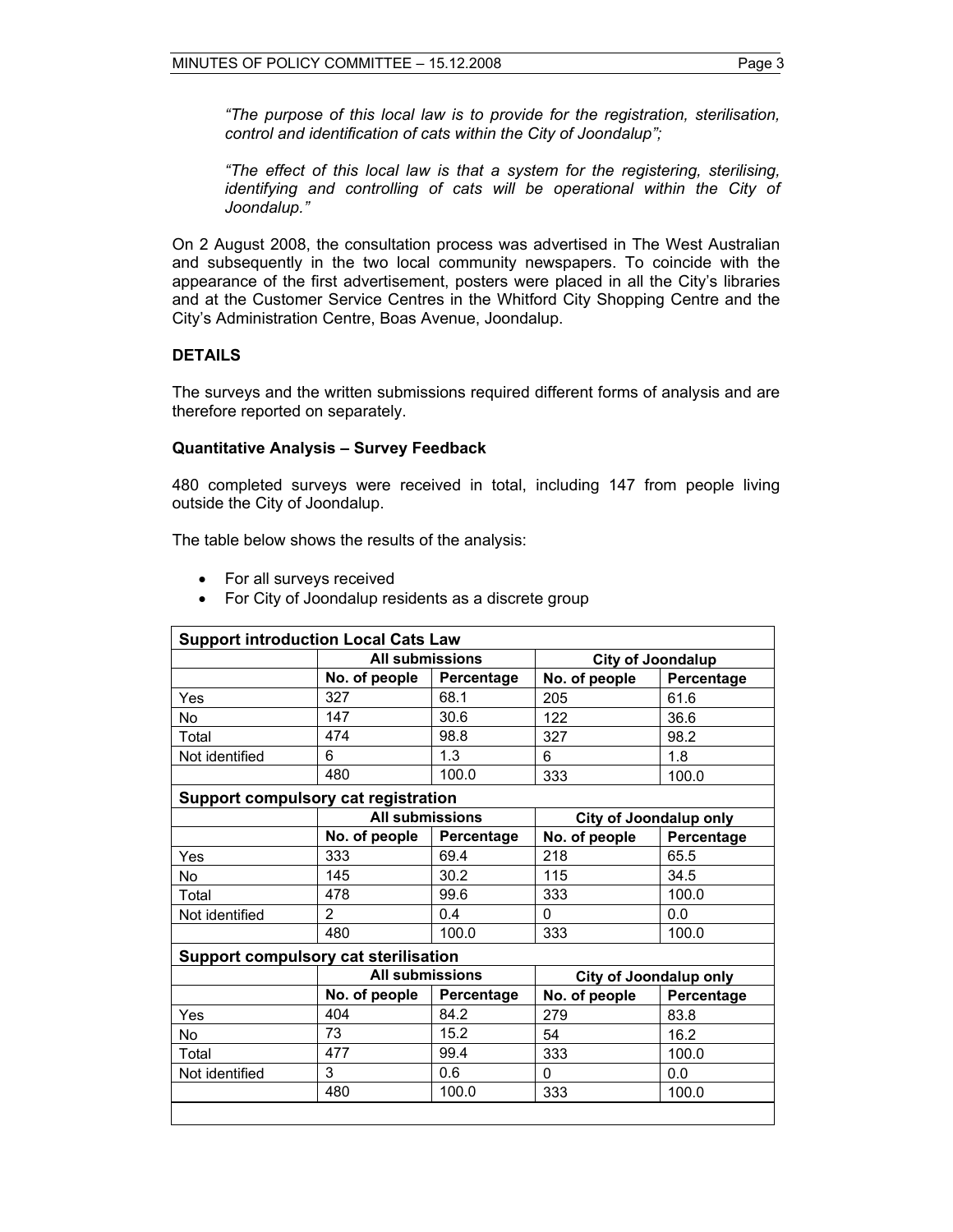| Support control and identification of cats |               |                                                  |               |            |
|--------------------------------------------|---------------|--------------------------------------------------|---------------|------------|
|                                            |               | <b>All submissions</b><br>City of Joondalup only |               |            |
|                                            | No. of people | Percentage                                       | No. of people | Percentage |
| Yes                                        | 319           | 66.5                                             | 197           | 59.2       |
| No                                         | 158           | 32.9                                             | 136           | 40.8       |
| Total                                      | 477           | 99.4                                             | 333           | 100.0      |
| Not identified                             | 3             | 0.6                                              |               | 0.0        |
|                                            | 480           | 100.0                                            | 333           | 100.0      |

| Support the introduction of \$50 subsidy |               |                        |               |                               |  |
|------------------------------------------|---------------|------------------------|---------------|-------------------------------|--|
|                                          |               | <b>All submissions</b> |               | <b>City of Joondalup only</b> |  |
|                                          | No. of people | Percentage             | No. of people | Percentage                    |  |
| Yes                                      | 347           | 72.3                   | 217           | 65.2                          |  |
| No                                       | 130           | 27.1                   | 115           | 34.5                          |  |
| Total                                    | 477           | 99.4                   | 332           | 99.7                          |  |
| Not identified                           |               | 0.6                    |               | 0.3                           |  |
|                                          | 480           | 100.0                  | 333           | 100.0                         |  |

296 people responding to the survey identified themselves as owners of cats. 198 were City of Joondalup residents and of that number, 142 stated that their cats were identifiable and a further 181 that their cats were already sterilised.

Of 198 resident owners of cats:

- 90 generally support the introduction of a Cats Local Law (45%)
- 99 support compulsory cat registration (50%)
- 151 support compulsory cat sterilisation (76%)
- 80 support control and identification of cats (40%)

Nineteen groups including resident/ratepayer groups, individual veterinary hospitals, the Australian Veterinary Association Ltd, RSPCA, Cat Haven, WA Rangers Association, Cat Sterilisation Society Inc and a number of other special interest groups for cats completed and returned surveys.

Of the 19 groups, 12 supported the proposed Local Law as is, including the RSPCA, the Cat Haven, three veterinary practices and the Northern Districts Cattery.

#### **Qualitative data analysis of written submissions**

The City received 54 written submissions. Six of these submissions were from groups, or from individuals indicating themselves to be part of, or representatives of a group, namely:

- RSPCA
- The Cat Haven
- The Australian Veterinary Association (AVA)
- Cat Owners Association of Western Australia (Inc)
- WA Rangers Association Inc (WARA)
- The Cat Sterilisation Society

Whilst the RSPCA and the Cat Haven support introduction of the proposed Local Law in its present form, the Cat Owners Association submission indicates that further clauses are needed to achieve effective cat control.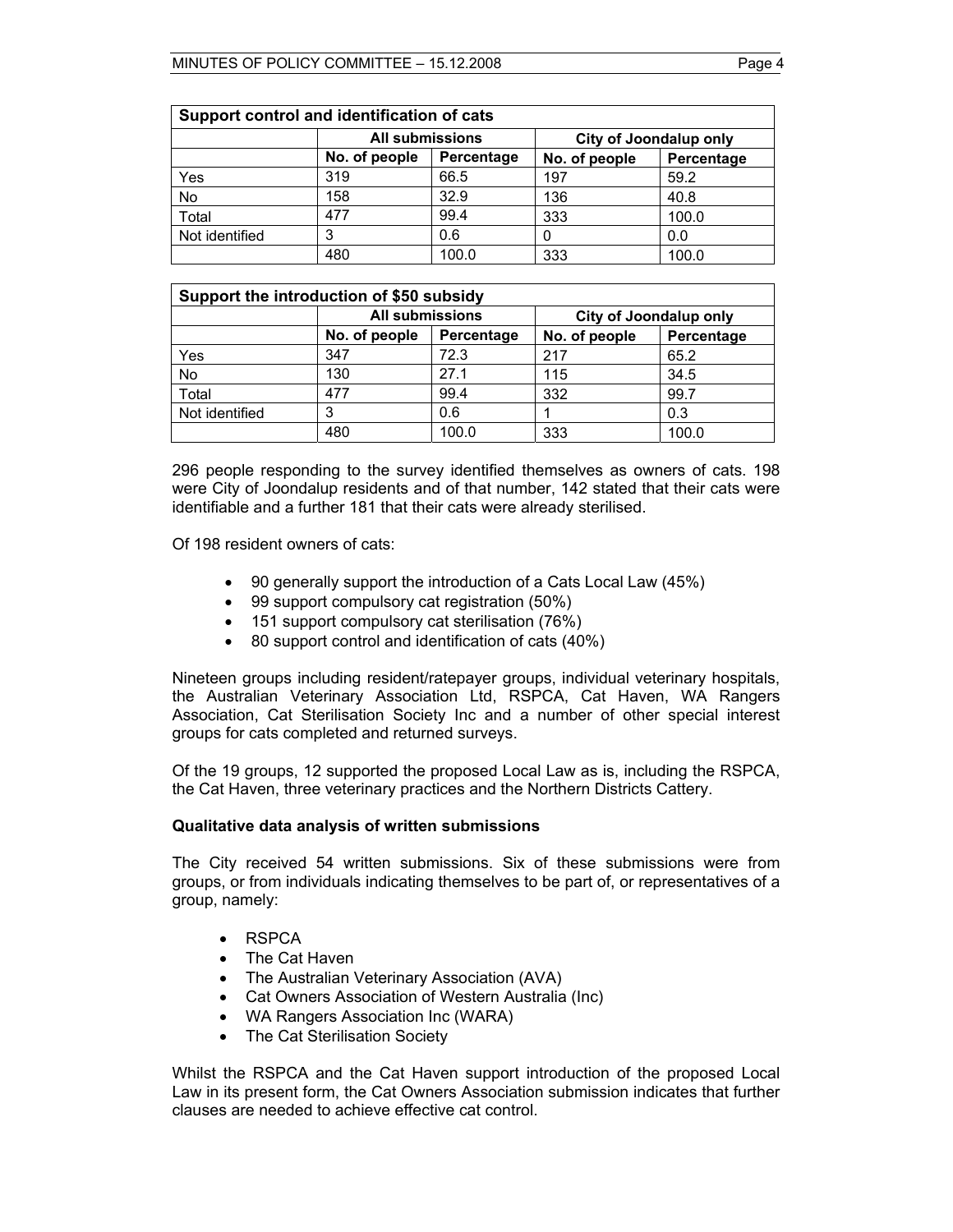AVA supports compulsory identification of cats and, other than in the case of kittens under 12 weeks, supports sterilisation. The organisation also supports extensive community education on responsible cat ownership and on 'what to do' when coming into contact with stray animals.

WARA identifies cat control as a State, rather than a local government initiative, requiring appropriate resourcing for efficacy. Further that the State should embark on extensive public education campaigns to encourage responsible cat ownership.

48 people sent in emails and letters as individual submissions, some in addition to the completed surveys.

- 45 were from City residents
- 1 was from a person whose residence was not stated
- 2 were from people living outside the City of Joondalup

Of the 45 submissions attributed to residents, 7 fully supported the proposed Local Law while the remaining 38 either supported only aspects of the law or did not support the law at all.

The majority of submissions were from people identifying themselves as responsible owners of cats that were sterilised, identifiable and kept in at night. For the most part they supported the proposed Local Law with respect to compulsory sterilization and identification but had concerns with the following sections and issues:

#### • **Section 19: Registration Tags**

- *"19 (1) A registration tag must be worn by the registered cat when in a place that is outside of the premises where the cat is ordinarily kept, as declared on the certificate of registration, and shall —* 
	- *(a) be of a durable material;*
	- *(b) be of a colour specified by Schedule in this Local Law in accordance with the relevant registration cycle; and*
	- *(c) contain the registration number of the cat."*

In 9 of 48 qualitative responses from the public, concerns were raised about compulsory use of collars and registration tags. Some identified that their pets would not wear them and others that the collar or tag may cause harm to the cat, perhaps by it becoming snagged on obstructions or being used to capture a cat with the intent of harming it. A number of residents responding in this way preferred to use microchips for this reason.

#### • **Section 21: Control of cats in public places**

- *"20 (1) A cat shall not be* 
	- *(a) in a public place unless the cat is, in the opinion of an authorised officer, under effective control; or*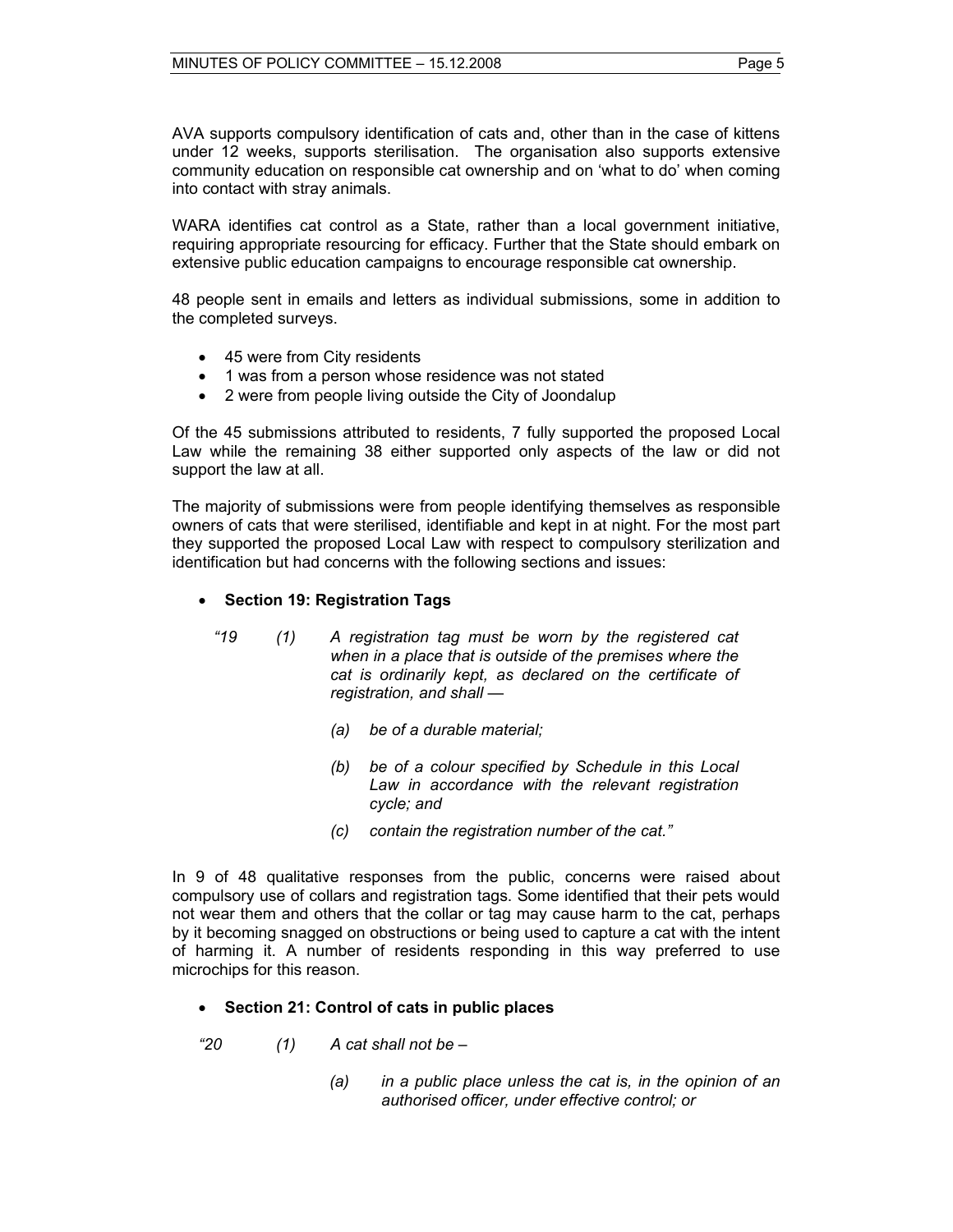- *(b) in any designated area specified in a Schedule to this Local Law; or*
- *(c) on private premises where a complaint by the owner or occupier of the premises has been made to the City in relation to the cat's unwanted presence on the property.*
- *(2) If a cat is at any time in a place in contravention of* 
	- *(a) Clauses 20(1)(a) or 20(1)(c), the owner of the cat commits an offence against these Clauses unless he establishes a defence under Clause 21.*

 *Penalty: \$500* 

*(b) Clause 20(1)(b), the owner of the cat commits an offence against that Clause unless he establishes a defence under Clause 21.* 

#### *Penalty: \$1000."*

Amongst the comments suggesting the impracticability of enforcing this section, 15 out of 48 people expressed their fears that it could result in neighbour/neighbour conflict and perhaps even violence towards cats.

#### • **Implementation costs**

Concerns about the human and financial resources needed to implement the proposed Local Law were articulated by 14 individuals.

These concerns also identified a common theme, that is, the sense that owners of cats who are already responsible will be carrying an additional financial impost unlike owners who do not act responsibly.

#### • **Control the point of purchase**

Nine residents suggested that the source of the cat problem lies with the market and that controls at the point where people are purchasing cats, and from whom they are purchasing them, would be more effective than a local law.

#### **OPTIONS**

Given the feedback received from the community, the Policy Committee may decide to recommend one of the following options:

| Option One:   | Proceed with adopting the Local Law in its current form.                                           |
|---------------|----------------------------------------------------------------------------------------------------|
| Option Two:   | Make minor amendments to the Local Law.                                                            |
| Option Three: | Make major amendments to the Local Law (will require a<br>redraft and new period of consultation). |

#### **Link to Strategic Plan:**

| Key Focus Area | Leadership and Governance                |
|----------------|------------------------------------------|
| Objective 1.2  | To engage proactively with the community |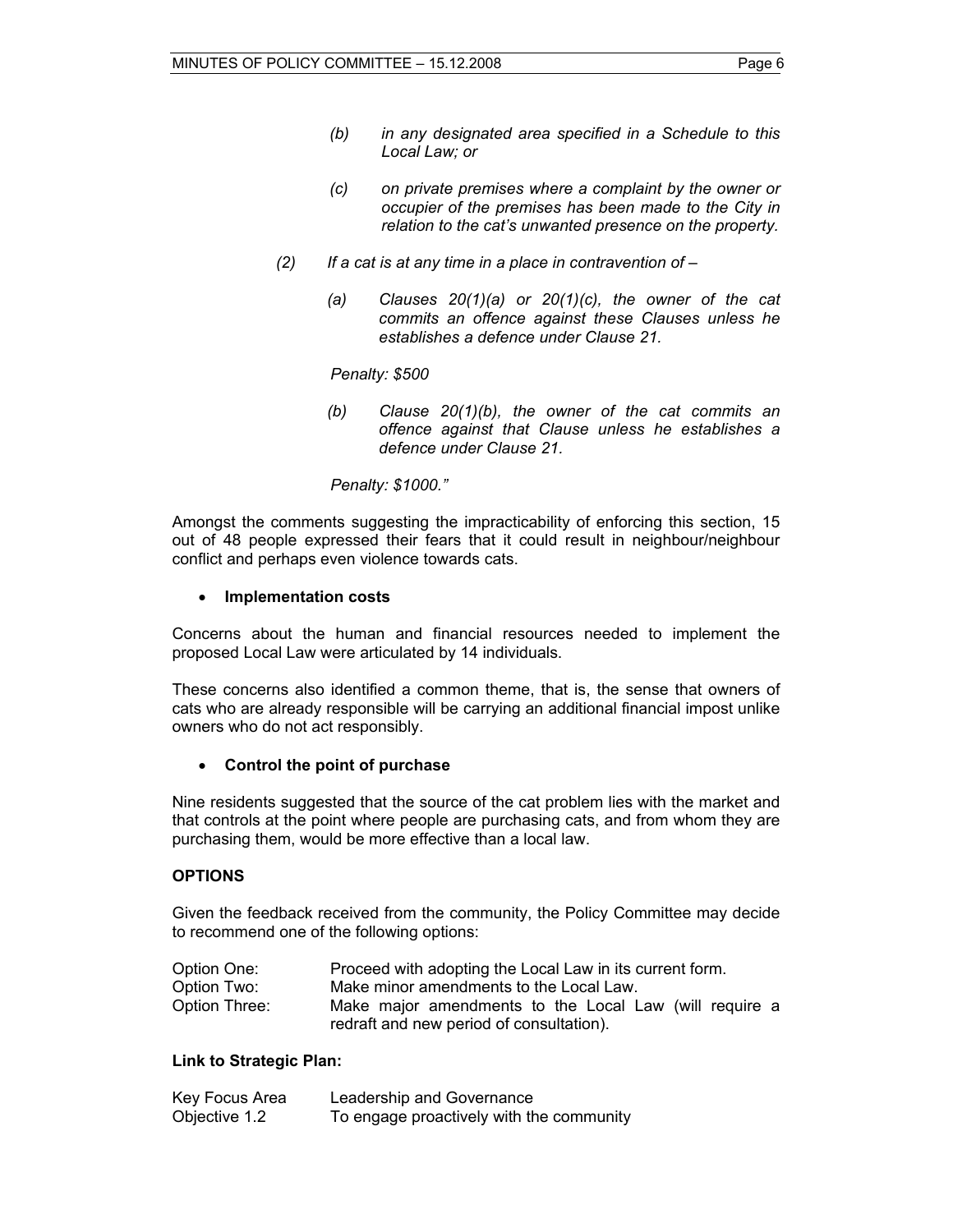Outcome The City acts with a clear understanding of the wishes of the community.

#### **Legislation – Statutory Provisions:**

Local Government Act (1995)

#### **Risk Management considerations:**

Not applicable

#### **Financial/Budget Implications:**

Should Council choose to adopt the local law in its current form, consideration will need to be given to the operating costs of enforcing the law. This could be in excess of \$40,000 per annum.

#### **Policy implications:**

Not applicable

#### **Regional Significance:**

Not applicable

#### **Sustainability implications:**

Not applicable

#### **Consultation:**

Letters to stakeholders including local residents' and ratepayers' associations, the RSPCA, the Cat Haven, veterinarian services in the City of Joondalup and other, special interest groups, were sent copies of the proposed Local Law for their consideration.

The City received 480 completed surveys and 48 written submissions.

#### **COMMENT**

Two of the key components of the proposed Local Law - compulsory identification and sterilisation - are supported by cat owners and non cat owners alike. The feedback suggests that people who view themselves as responsible cat owners already ensure that their pets are identifiable (with microchipping the preferred option) and sterilised. Consequently, while there is support for these initiatives, it is highly questionable whether a Local Law would be effective as responsible owners, who are most likely to obey the law, are already undertaking these actions.

The issue of cat control is more contentious. People who do not own cats think that cats should be constrained from nuisance behaviours at all times. On the other hand, people who own cats cannot see how this can be achieved without their pets being kept permanently in or on the property, perhaps using outdoor cat runs. Whilst owners are generally prepared to keep their cats indoors between the hours of dusk and dawn, they find the notion of being able to control the movements of a cat similarly to those of dogs to be impracticable. Certainly, the impact of implementing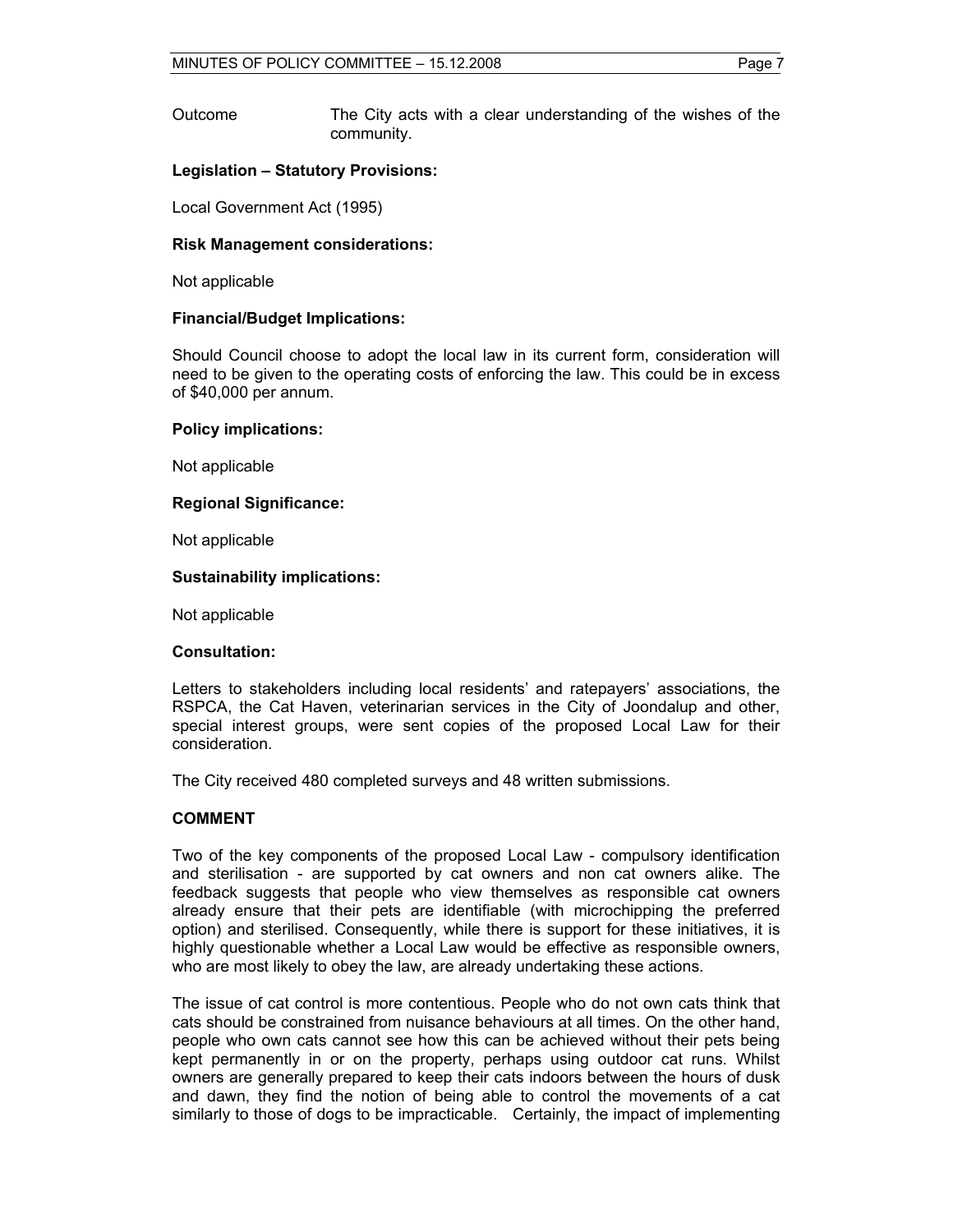this section of Local Law would mean a radical change in cat ownership practices in the future. Further, community requests that the City enforce this section in circumstances where neighbours are already at odds over cat behaviours could (a) serve as a justification for involving the City in neighbour disputes or (b) increase levels of existing disputes and subsequently the extent of local law enforcement activities required across the whole of the City. It is therefore suggested that this situation would be resource intensive and not necessarily cost effective in the long run.

The intended effect of the Local Law as proposed is to operationalise a system for compulsory sterilisation, registration and control of cats. From the results of the consultation it is evident that whilst there is majority support for this state of affairs, owners of cats are questioning whether the Local Law will increase levels of compliance in these areas (even with subsidies for sterilisation). They point out that whilst the 'market' for cats and kittens is unregulated and it is still possible for people to obtain them without any of these requirements, they will do so. Respondents suggest that a more effective approach would be to target the cat 'market' with animals being identifiable and sterilised before they are available for sale or otherwise given away.

It should be noted that a number of points made in previous reports submitted to Council (*CJ097 – 06/08; CJ122 – 07/08 refers*) with respect to the practicalities associated with implementing a Local Law have been borne out by the consultation.

Firstly, that implementation of a Cats Local Law will represent an additional cost to owners of cats who already act responsibly with respect to their pets. Secondly, that the intended benefits of introducing a Cats Local Law are unlikely to be realized, as people who do not take their ownership responsibilities seriously will not comply.

Analysis of the feedback identifies differing levels of community support for the various sections of the Local Law, with most support being given to compulsory sterilisation. It should be noted however, that compulsory sterilisation cannot be achieved without compulsory registration and that support for this aspect of the law was not substantive.

The City also received feedback from the Department of Local Government and Regional Development regarding drafting issues around the proposed local law. Suggested amendments from the Department were only minor in nature, therefore, have been included in the copy of the law provided at Attachment 1. The Department's comments relate to legal drafting matters rather than policy positions.

Overall the City maintains its position that a Cats Local Law should not be introduced for the reasons canvassed above. Should the Policy Committee wish to progress the Local Law, great care will need to be taken if the Committee wishes to exclude some elements of the current draft law. This is because many elements depend on other elements for their operation. For instance, registration is ineffective without identification.

#### **ATTACHMENTS**

Attachment 1: Draft Cats Local Law 2008

### **VOTING REQUIREMENTS**

Simple Majority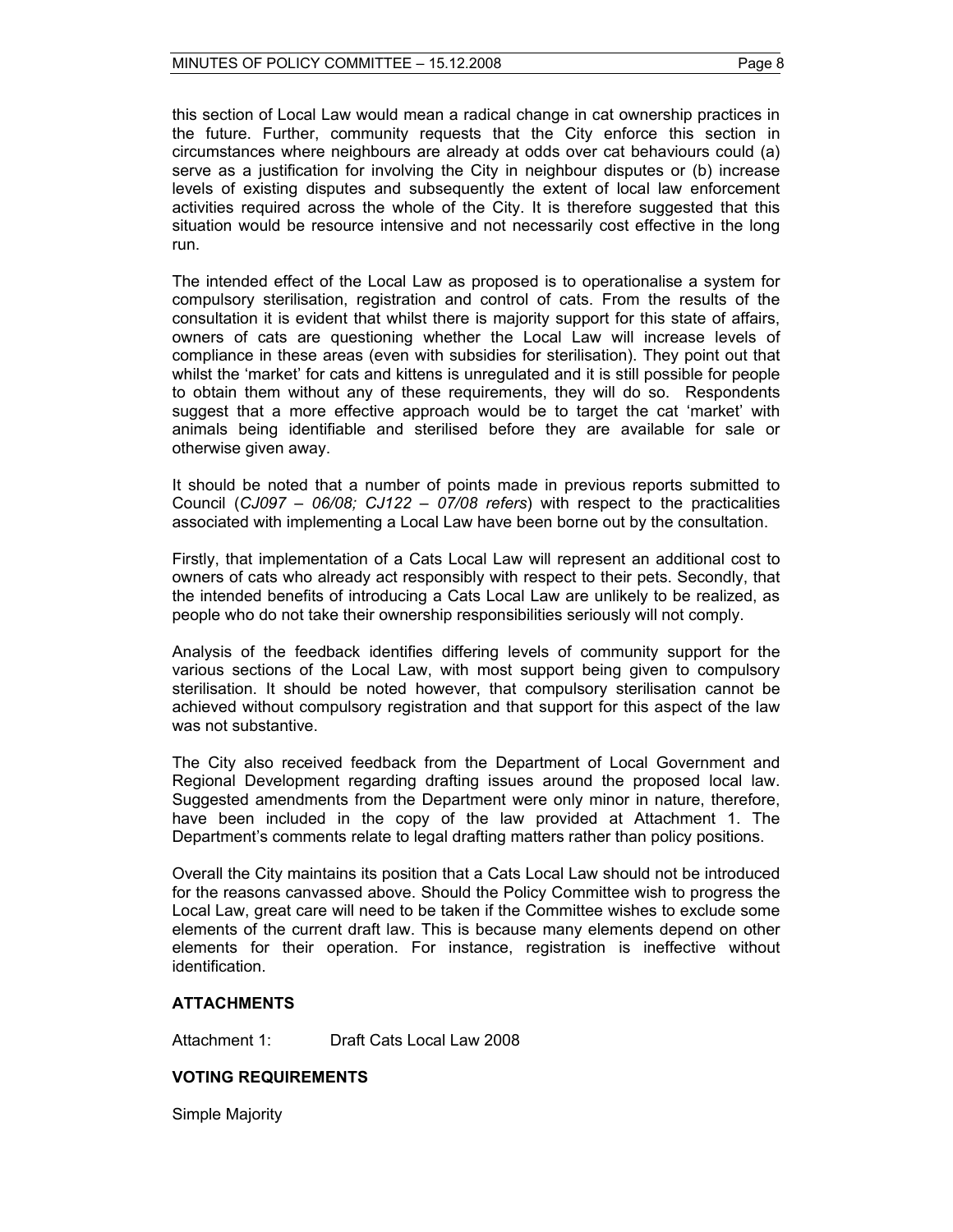#### **OFFICER'S RECOMMENDATION**

That the Policy Committee IDENTIFIES a preferred option on this matter, either from the three presented to the Policy Committee or an alternative option as identified by the Policy Committee and RECOMMENDS that option to Council.

**MOVED Mayor Pickard SECONDED Cr Norman that the Policy Committee RECOMMENDS that Council ADOPTS the Cats Local Law as advertised, subject to the deletion of Clause 20(1)(a).** 

#### **The Motion was Put and CARRIED (4/1) CARRIED (4/1)**

**In favour of the Motion:** Cr Macdonald, Norman, Diaz, Mayor Pickard **Against** Cr Hollywood,

# **ITEM 2 REVIEW OF POLICY 8-2 - ELECTED MEMBERS ALLOWANCES – [18058, 27122]**

**WARD:** All

**RESPONSIBLE** Mr Ian Cowie **DIRECTOR:** Governance and Strategy

#### **PURPOSE**

For the Policy Committee to give consideration to some minor amendments to Policy 8-2 Elected Members Allowances.

#### **EXECUTIVE SUMMARY**

Through the continued implementation of Policy 8-2 Elected Members Allowances a number of changes have required to be made over time.

This report canvasses two options relating to: -

- Reimbursement of private use of the Mayoral vehicle; and
- Clarification of the use of vehicles with City of Joondalup licence plates for election purposes.

#### **BACKGROUND**

City Policy 8-2 Elected Members Allowances was adopted by the Council some time ago with the objective to provide elected members with appropriate facilities, equipment, material and information to support them in performing their duties of office.

Since its adoption, the policy has undergone a number of amendments.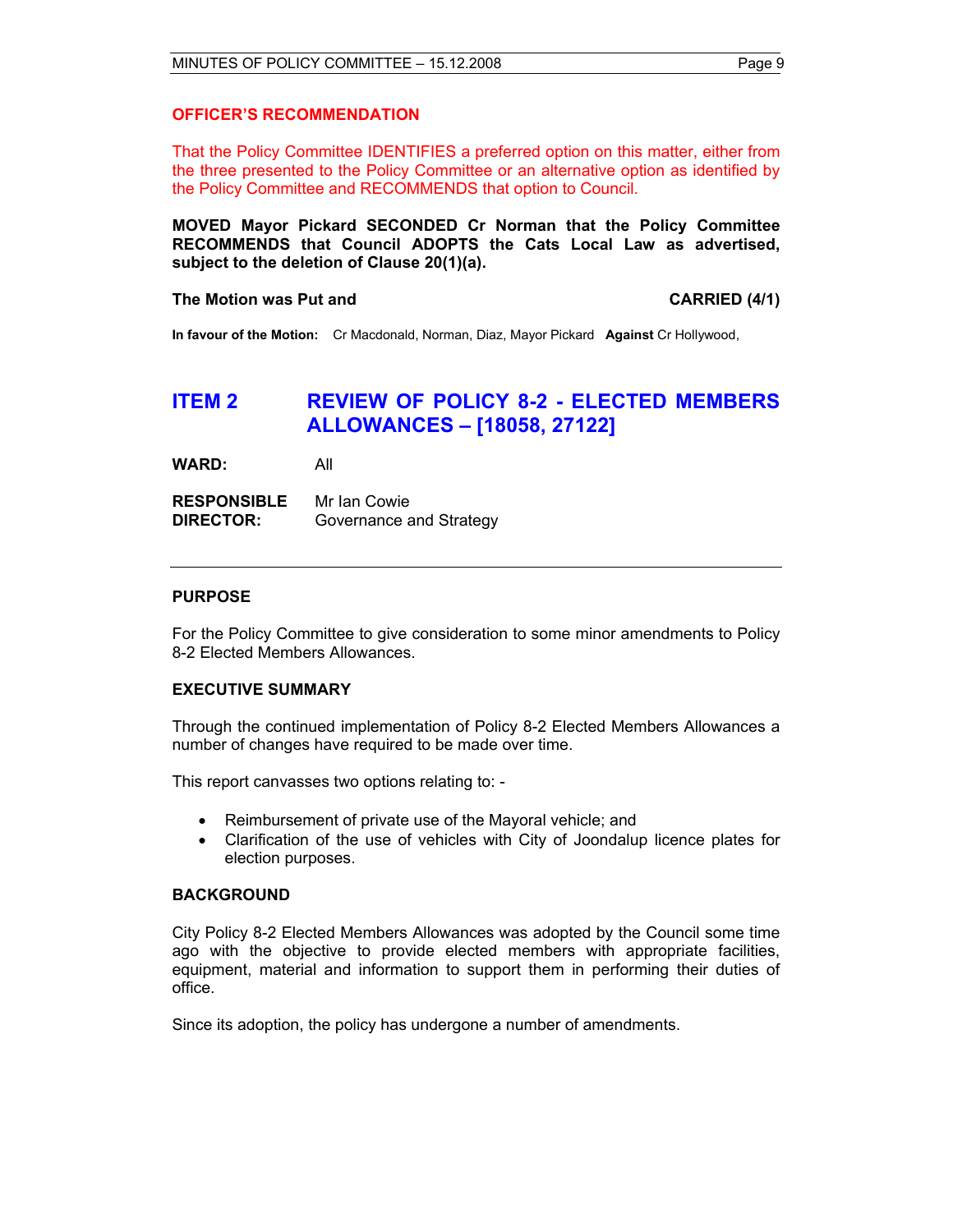#### **DETAILS**

Two recent issues have arisen in relation to the policy, as follows: -

1 Reimbursement of private use of Mayoral vehicle

Following the ordinary local government elections held in May 2006 clarification was sought about the City vehicle issued to the office of the Mayor and the ability for the vehicle to be used for private use. The advice received was that if the City issues a vehicle to the office of the Mayor and that vehicle is used for private purposes, then the elected member using that vehicle shall ensure the private use is reimbursed. The current Mayor of the City of Joondalup is reimbursing the City for any private use and has done since his election to office.

The policy has not been amended to reflect this situation and the proposed amendment will clarify this requirement.

2 Elected members' vehicles displaying City of Joondalup number plates

Policy 8-2 allows for elected members to be issued with City of Joondalup number plates. With the exception of the Mayor, all elected members utilise their own vehicle or other forms of transport to perform their duties. An issue has been raised that a vehicle issued with City of Joondalup number plates was displaying electoral promotional material. It is proposed to amend the policy to clarify this situation.

#### **Issues and options considered:**

The Policy Committee has the following options:

- Not accept the proposed amendments;
- Accept the proposed amendments; or
- Accept the proposed amendments but with modifications.

#### **Link to Strategic Plan:**

Not applicable

#### **Legislation – Statutory Provisions:**

The payment of allowances and reimbursement of expenses to elected members is detailed within the Local Government Act 1995, and the associated regulations.

#### **Risk Management considerations:**

If the policy is not amended to provide clarification for those governed by the policy and those required to implement the policy, this may result in some non compliance.

#### **Financial/Budget Implications:**

There are no financial implications as a result of agreeing to amend the policy.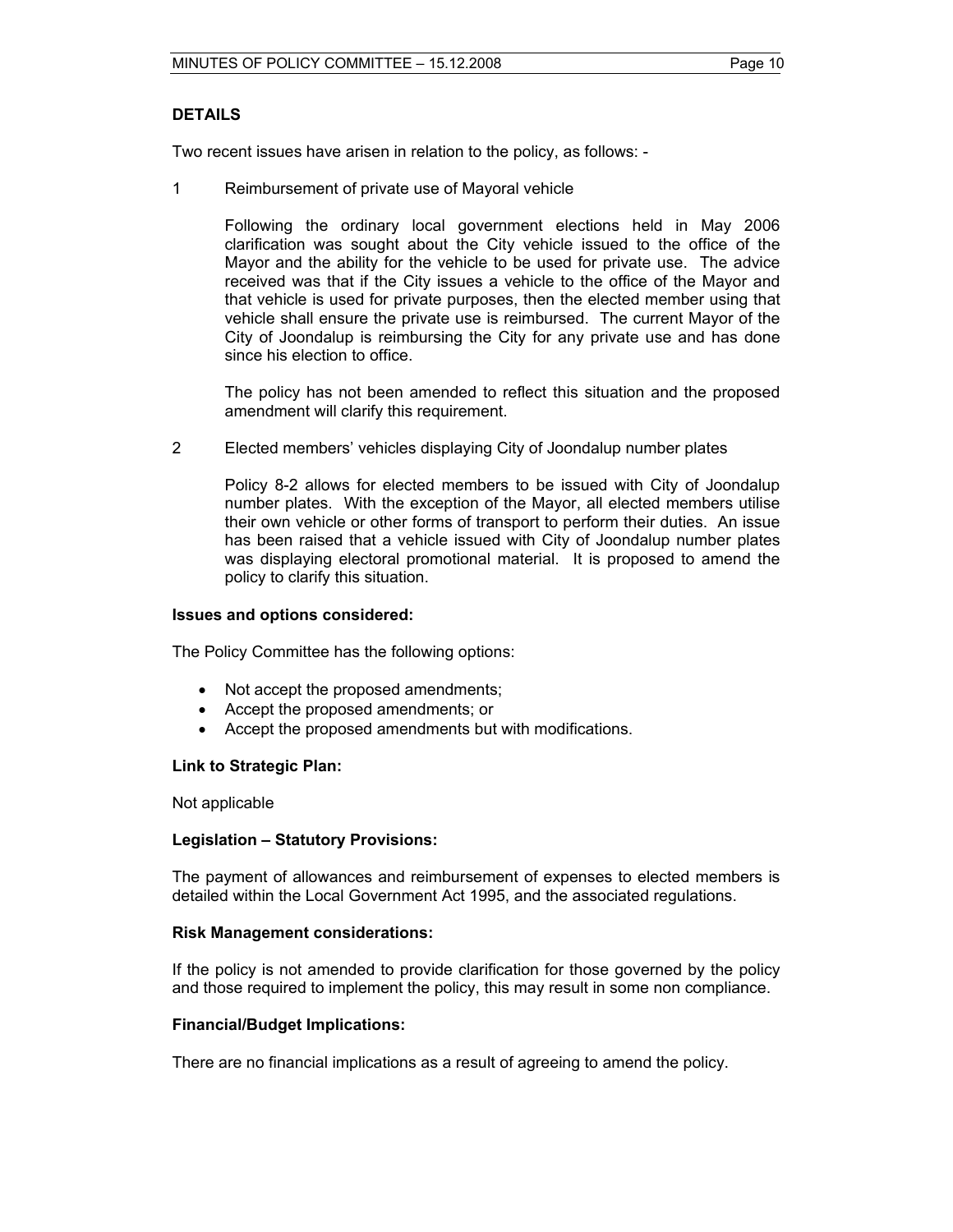#### **Policy implications:**

Not applicable

#### **Regional Significance:**

Not applicable

#### **Sustainability implications:**

Not applicable

#### **Consultation:**

Not applicable

#### **COMMENT**

The proposed amendments to Policy 8-2 Elected Members Allowances provide greater clarity to those persons governed by its provisions.

#### **ATTACHMENTS**

Attachment 1 City Policy 8-2 Elected Members Allowances – marked up.

#### **VOTING REQUIREMENTS**

Simple majority

#### **OFFICER'S RECOMMENDATION**

That the Policy Committee RECOMMENDS that Council adopts amended Policy 8-2 Elected Members Allowances as detailed in Attachment 1 to this Report.

**MOVED Mayor Pickard SECONDED Cr Diaz that the Policy Committee RECOMMENDS that Council adopts amended Policy 8-2 Elected Members Allowances as detailed in Attachment 1 to this Report, subject to an amendment to Clause 2.5(6) to read as follows:** 

**"2.5(6) Where an Elected Member is issued with a vehicle licence number plate as detailed within this policy, that vehicle fitted with the licence number plate shall not have** *visible* **electoral advertising place on** *or in* **the vehicle."** 

#### The Motion was Put and **CARRIED** (5/0)

**In favour of the Motion:** Crs Hollywood, Macdonald, Norman, Diaz, Mayor Pickard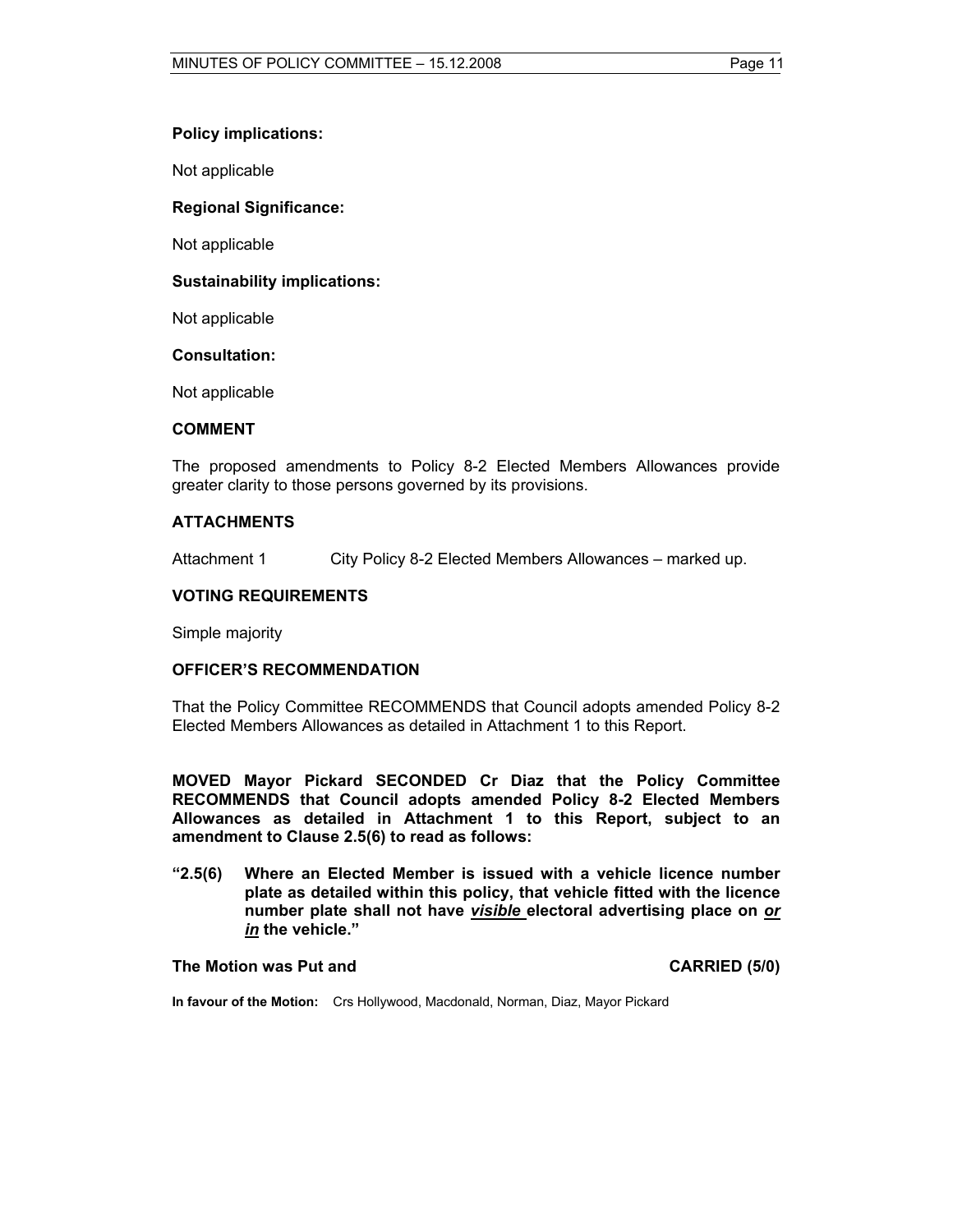# **ITEM 3 BACKYARD BURNING – [29061]**

**WARD:** All

**RESPONSIBLE** Mr Ian Cowie **DIRECTOR:** Governance and Strategy

#### **PURPOSE/EXECUTIVE SUMMARY**

To provide the Policy Committee with information relating to the City's capacity to ban backyard fires within the City of Joondalup.

Several options have been provided for the Committee to consider how a possible ban may be achieved.

It is the City's recommendation that a blanket ban be introduced through notice in the *Government Gazette* and local newspaper. Provision should, however, be made for exceptional circumstances where burning may be unavoidable.

#### **BACKGROUND**

At the Policy Committee Meeting of 16 September 2008 a request for a report was made in relation to "backyard fires".

Subsequent research has been undertaken to determine the level of influence the City has in regulating backyard fires and if possible, the City's capacity to ban backyard fires via a local law.

#### **DETAILS**

The City has several instruments enabling it to regulate burning on private property to a certain degree. These include:

• Policy 6-5 "Burning on Private Property" which states:

#### *"Residential Garden Refuse and other Rubbish*

 Garden refuse and rubbish intended for burning shall be placed on the ground in a heap no more than one metre across and to a height of no more than one metre. Only one heap may be burnt at any one time.

 Between 1 October and 31 May annually, provided that the day of burning is not designated as an extreme or very high fire danger rating, garden refuse may be burned between 6.00pm and 11.00pm only.

#### *Cleared Land Development Sites*

The burning of cleared vegetation on subdivisional land development sites shall be prohibited at all times."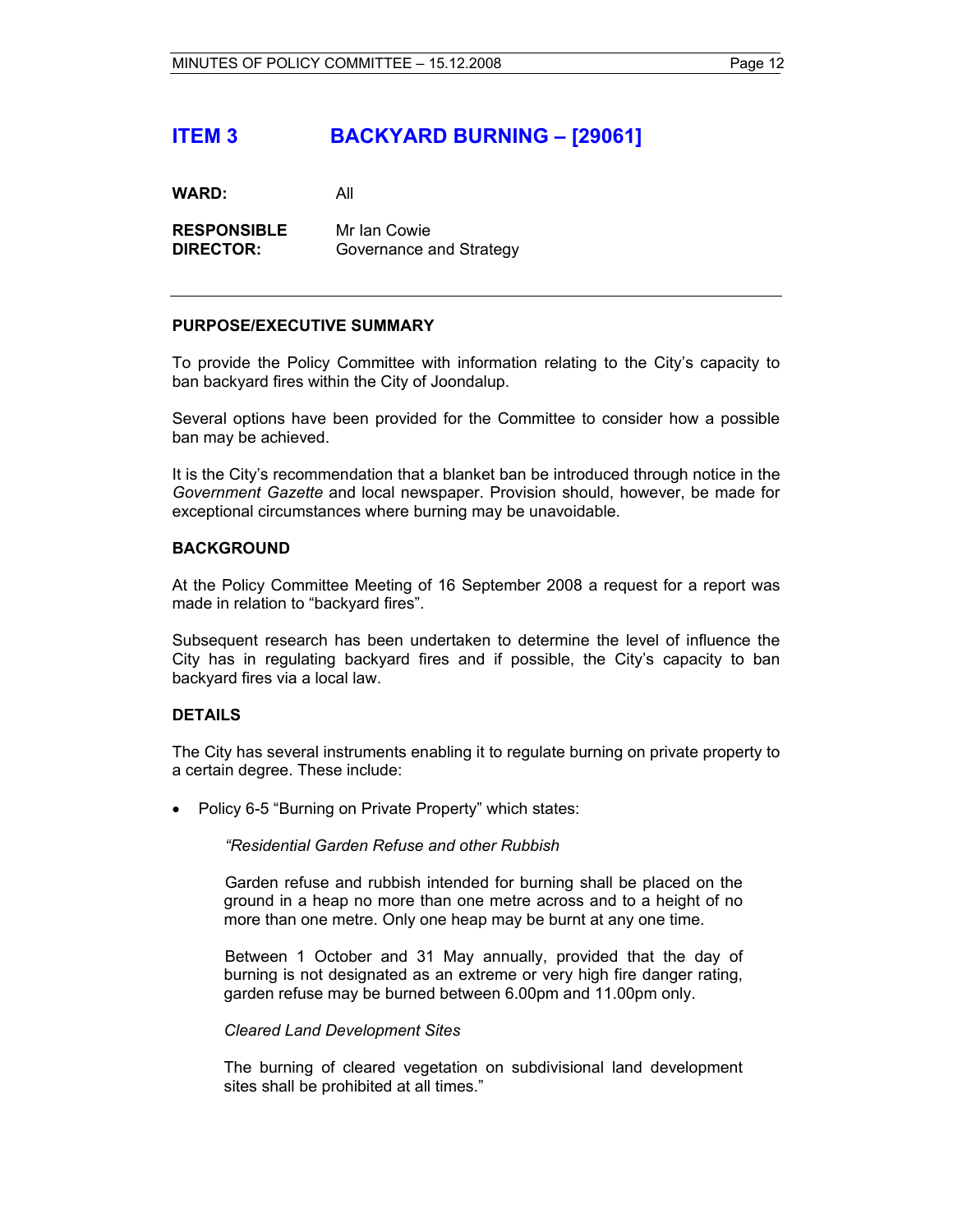• *Bushfire Prevention and Control Local Law 1998* which allows:

Authorised City Officers to require occupiers of land within the City to establish and maintain firebreaks following the commencement of the firebreak period.

- *Bush Fires Act 1954* which provides the City, inter alia, with the following powers:
	- $\circ$  Ability to make local laws that require owners and occupiers of land to have sufficient firebreaks in place;
	- $\circ$  Ability to appoint Bush Fire Control Officers for the purposes of ensuring that effective firebreaks are in place during the bush fire season;
	- $\circ$  Ability to issue permits that allow bush to be burnt during restricted burning times;
	- $\circ$  Ability to prohibit the burning of garden refuse or rubbish in an incinerator or on the ground on private premises by publishing a notice in the *Government Gazette*; and
	- $\circ$  Ability to issue permits for lighting fires on private premises for cooking or camping.
- *Health Act 1911* which provides the City with the following powers:
	- o Ability to make local laws for the purposes of preventing nuisances.

Most of the regulatory powers above only apply during prohibited and restricted burning times, which are as follows:

- Prohibited burning times are from 1 December to 31 March

- Restricted burning times are from 1 October – 30 November and from 1 April – 31 May

This means that the months of June, July, August and September are currently not subject to burning restrictions under the City's Local Law or the *Bush Fires Act 1954*  and are therefore mostly unregulated by the City. The *Health Act 1911* enables smoke from burning to be dealt with under nuisance provisions, however, this only applies to the burning of rubbish and does not include garden refuse. Issues also surround prosecuting nuisance offences, which may reduce the effectiveness of such an approach.

For an effective blanket ban to be achieved, the months currently not subject to regulation will need to be incorporated into the restricted burning period. The options below provide examples of how this may be achieved.

#### **Issues and options considered:**

1. Following a resolution of Council, publish a notice in the *Government Gazette* and in a local newspaper stating that "backyard burning and the use of incinerators are prohibited within the City of Joondalup *at all times without a permit*" and amend the City's Policy 6-5 to reflect this.

*Effect*: This option would effectively restrict people from burning any materials either on the ground or in an incinerator at any time during the year without obtaining a permit from the City.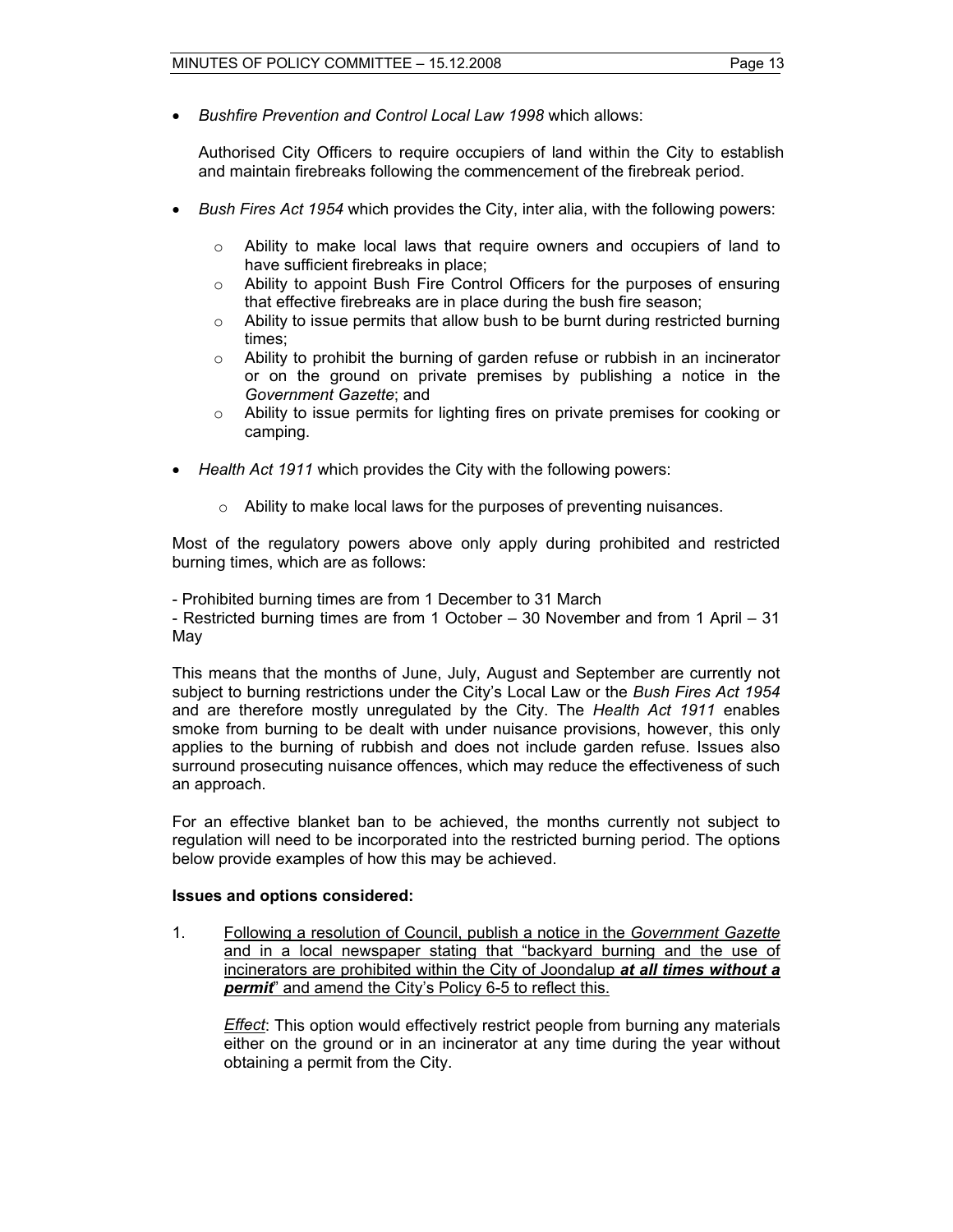The City could then develop criteria for determining the circumstances in which a permit would be issued (most likely for instances where removing a fire hazard is best achieved through controlled burning) and amend the City's Policy 6-5 to reflect this.

In all other circumstances an application for a permit would be refused.

2. Following a resolution of Council, publish a notice in the *Government Gazette* and in a local newspaper stating that "backyard burning and the use of incinerators are prohibited within the City of Joondalup *at all times*" and amend the City's current Policy 6-5 to state that the City will not issue permits.

*Effect*: This option would effectively restrict people from burning any materials either on the ground or in an incinerator at any time during the year.

The City's policy would then make it clear to residents that backyard burning and the use of incinerators are banned, as permits will not be available.

3. Introduce a local law, under the general powers provisions of the *Local Government Act 1995,* which bans the burning of any materials either on the ground or in an incinerator in backyards

*Effect*: This option would achieve the same outcomes as options 1 and 2, however, legal advice would need to be obtained to ensure that no inconsistencies exist between provisions in the local law and other legislation.

In addition, it should be noted that the process for introducing a local law is often long and expensive and is best avoided if other effective options are also available.

4. Amend the City's *Health Local Laws 1999* to prohibit the burning of rubbish on the ground or in an incinerator.

*Effect*: This option has been pursued by the City of Rockingham; however, it is not very effective as the prohibition only captures a limited number of materials and does not extend to green waste.

 Additionally, the new *Health Bill* has omitted the nuisance provisions and as such, the City's Health Local Laws will require a major review in the next 12 to 18 months and may not be able to capture offences relating to smoke emissions.

5. Do nothing.

*Effect:* This option would enable City Officers to issue permits for residents to burn garden refuse, rubbish or bush on the ground or in an incinerator during prohibited or restricted burning periods.

 Outside of limited burning periods, permits would not be required to burn materials in backyards.

#### **Link to Strategic Plan:**

Not applicable.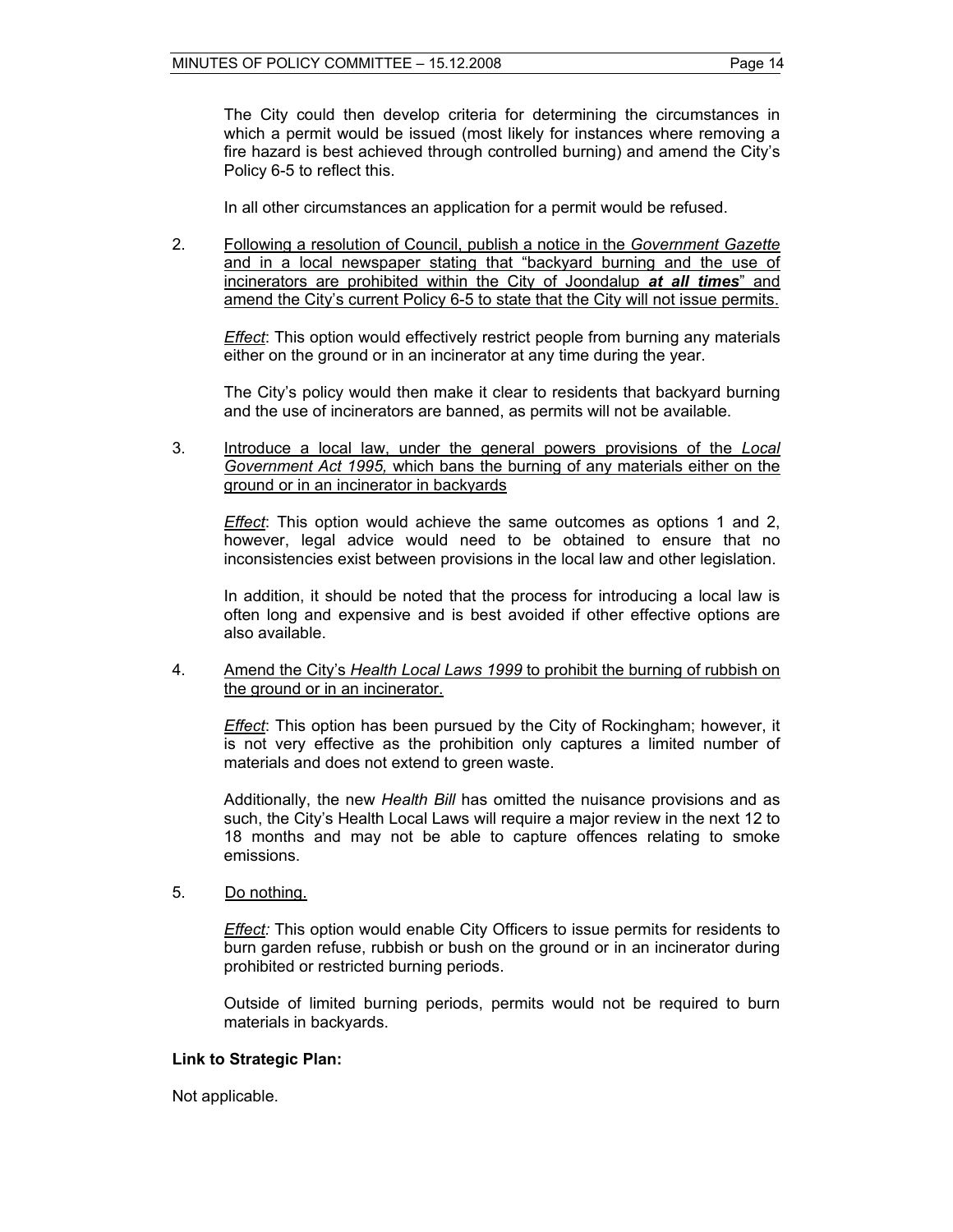#### **Legislation – Statutory Provisions:**

Relevant legislation includes:

- Local Government Act 1995
- Bush Fires Act 1954
- Health Act 1911
- Bush Fire Prevention and Control Local Law 1998
- Health Local Laws 1999

#### **Risk Management considerations:**

There is a risk that instituting a complete fire ban may seem unreasonable to residents who are undertaking all necessary precautions to ensure that backyard fires are contained. Limiting reasonable acts within a controlled environment on private land may appear to some residents as an unwarranted over-regulation on behalf of the City.

#### **Financial/Budget Implications:**

Should option 3 be adopted and a local law is pursued, the cost of instituting a blanket ban significantly increases. Consultation processes required under section 3.12 of the *Local Government Act 1995* cost a minimum of \$2,000 to undertake. The cost of obtaining legal advice would also need to be factored into this option.

#### **Policy implications:**

Should options 1, 2, 3 or 4 be adopted, the City's Policy 6-5 will require amending to reflect the elements of the option pursued.

#### **Regional Significance:**

Not applicable.

#### **Sustainability implications:**

Not applicable.

#### **Consultation:**

Not applicable.

#### **COMMENT**

It is the City's position that instituting a blanket ban on backyard burning may be of some merit to residents from both a safety and public health perspective. However, provision should still exist for exceptional circumstances where the burning of materials may be unavoidable.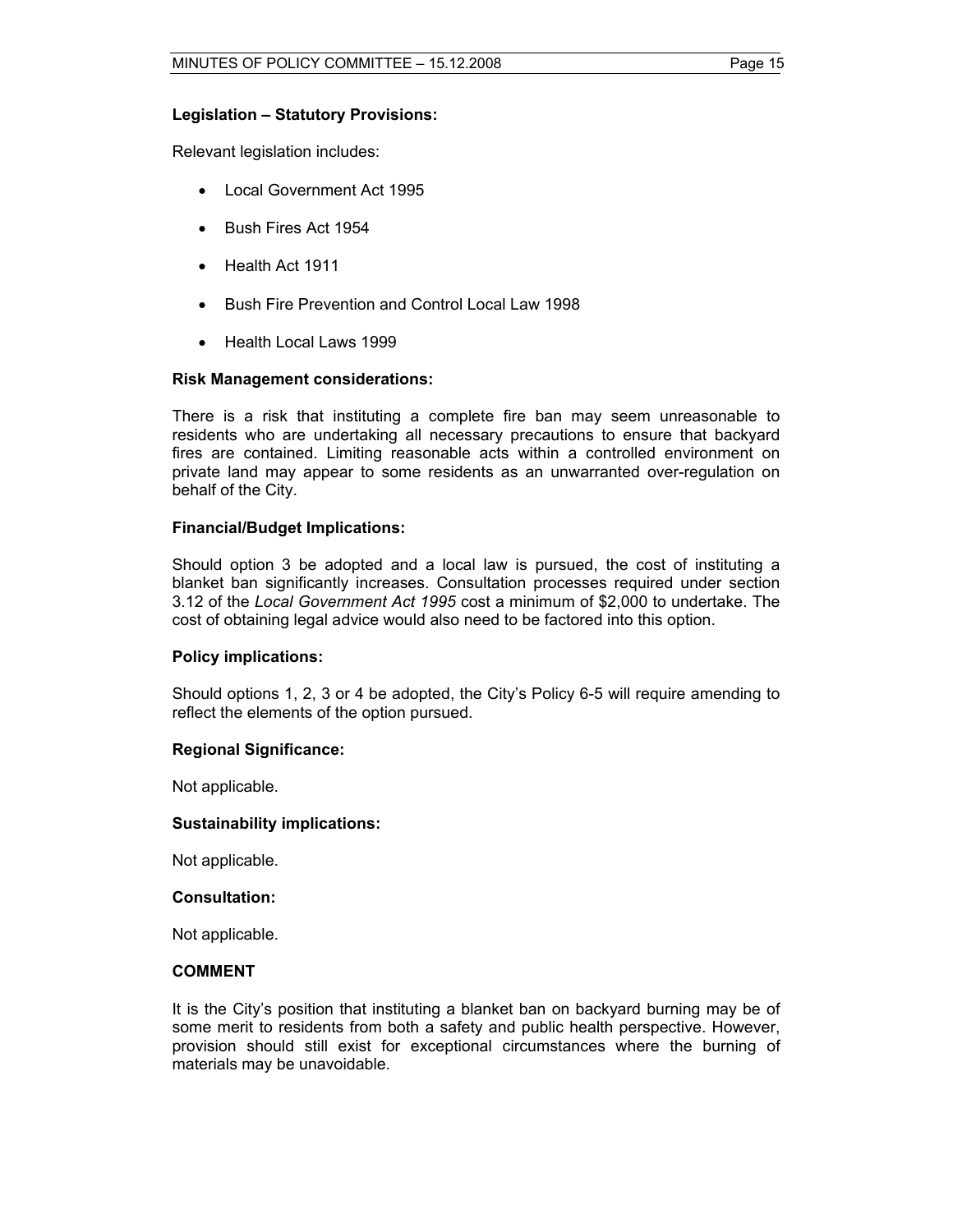### **ATTACHMENTS**

Nil.

### **VOTING REQUIREMENTS**

Simple Majority.

#### **OFFICER'S RECOMMENDATION**

That the Policy Committee RECOMMENDS that Council ADOPTS Option 1, namely, agreeing to publish a notice in the Government Gazette and in a local newspaper stating that *"backyard burning and the use of incinerators are prohibited within the City of Joondalup at all times without a permit"* and AMENDS City Policy 6-5 – Burning on Private Property to reflect this.

**MOVED Cr Hollywood SECONDED Cr Macdonald that the Policy Committee RECOMMENDS that Council ADOPTS Option 2, namely agreeing to publish a notice in the** *Government Gazette* **and in a local newspaper stating that "backyard burning and the use of incinerators are prohibited within the City of Joondalup** *at all times***" and amend the City's current Policy 6-5 to state that the City will not issue permits.** 

#### **The Motion was Put and CARRIED (3/2) CARRIED (3/2)**

**In favour of the Motion:** Crs Hollywood, Macdonald and Diaz **Against the Motion:** Mayor Pickard, Cr Norman

# **ITEM 4 FUTURE VERGE ENHANCEMENT STRATEGIES – [87541]**

**WARD:** All

**RESPONSIBLE** Mr Ian Cowie **DIRECTOR:** Governance and Strategy

#### **PURPOSE/EXECUTIVE SUMMARY**

To present options for future verge enhancement strategies for consideration by the Policy Committee.

#### **BACKGROUND**

At the meeting of Council on 30 September 2008, a report (*CJ200 – 08/09 refers*) was presented which provided an evaluation on the effectiveness of the recent Heathridge Verge Competition in improving verges in Heathridge (Attachment 1). The results indicated that the project was not effective in this respect and some alternative concepts were put forward for consideration by Council. After deliberation,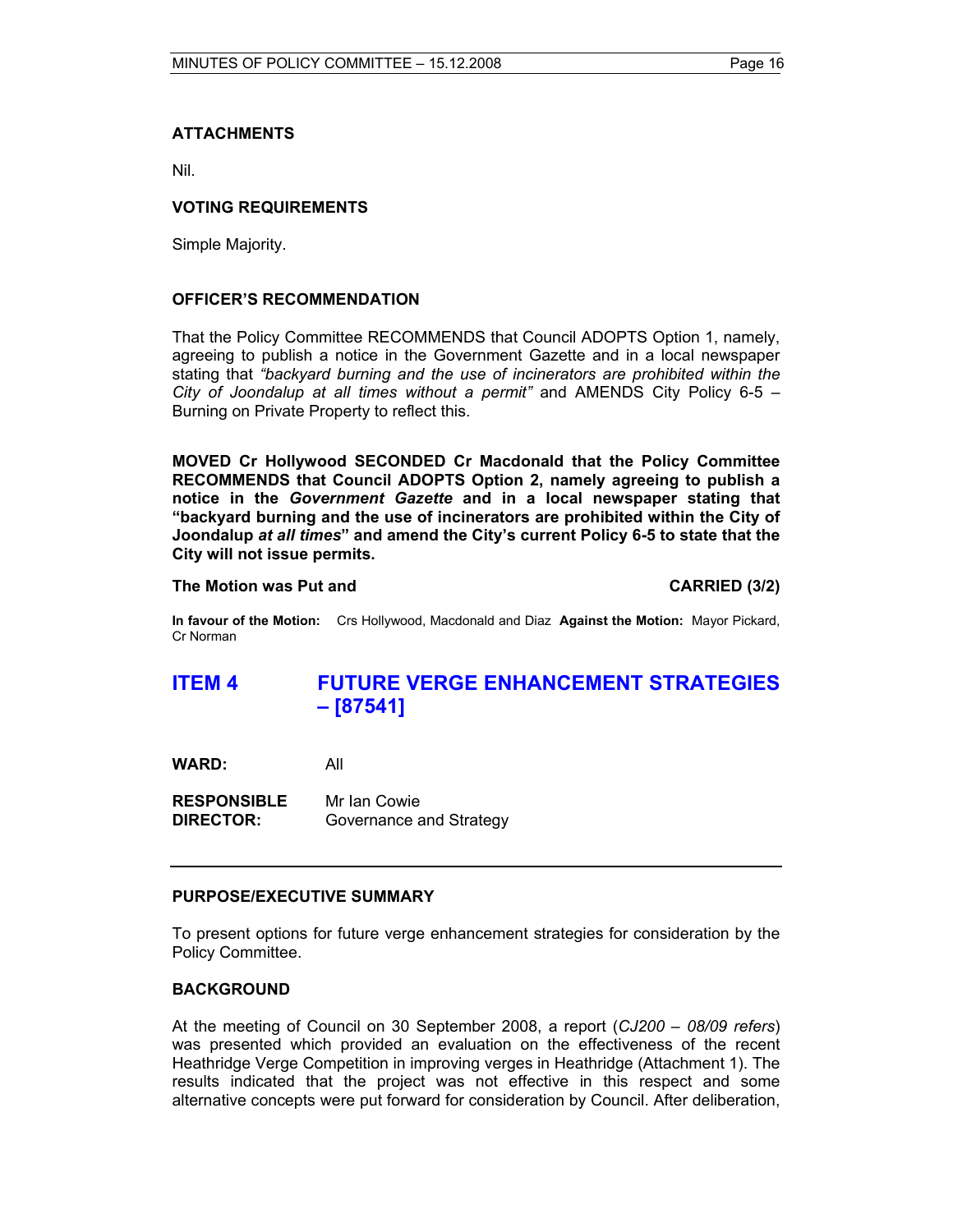Council resolved that *"…consideration of future verge enhancements be referred to the Policy Committee for further consideration and a report presented to a future Council meeting."* 

#### **DETAILS**

#### **Issues and options considered:**

Options originally presented to Council were:

- Option One To continue with the Heathridge Verge Competition model in partnership with the Great Gardens Team with a focus on verge enhancement and supported by updated Verge Treatment Guidelines.
- Option Two To develop the Front Verge Blitz whereby a model verge is developed to improve verges identified as being in a poor condition within a discrete suburb.
- Option Three To develop a Garden Competition with categories similar to those used in other Local Governments. The focus should be on gardens that are environmentally friendly and water-wise.
- Option Four To develop the Streetscape Verge Enhancement project whereby a model verge is developed and applied to a single selected street within the suburb. Residents in that street can nominate for their verge to be upgraded and the final decision rests with the City.

Option Four was recommended as the most likely to achieve real success in terms of verge enhancement in the most cost effective way.

To assist the Policy Committee in making a decision, a fifth option has been identified to encourage residents to tidy their verges. This would involve identifying streets with particular problems and then gauging the extent to which the residents are prepared to do something themselves to improve their street. This could be achieved by using a simple survey not only to identify the extent to which targeted residents are prepared to start maintaining their verges but also to identify what is preventing them from doing so. Residents who identify themselves as those most likely to take action are then selected for customised verge/front garden planning and development, supported in their efforts to some degree with funds for small purchases. This approach to achieving desired behaviour change through the identification of a person's readiness to adopt a particular behaviour, the identification of barriers and incentives toward adopting the behaviour and the subsequent "repackaging" of the desired behaviour with disincentives removed or ameliorated and the incentives increased to encourage uptake, is well documented in the literature on social change. Option Five is therefore identified as follows:

Option Five To identify specific streets in need of improvement and the preparedness of local residents to become involved in such improvements through the provision of advice and minor financial assistance.

#### **Link to Strategic Plan:**

Not applicable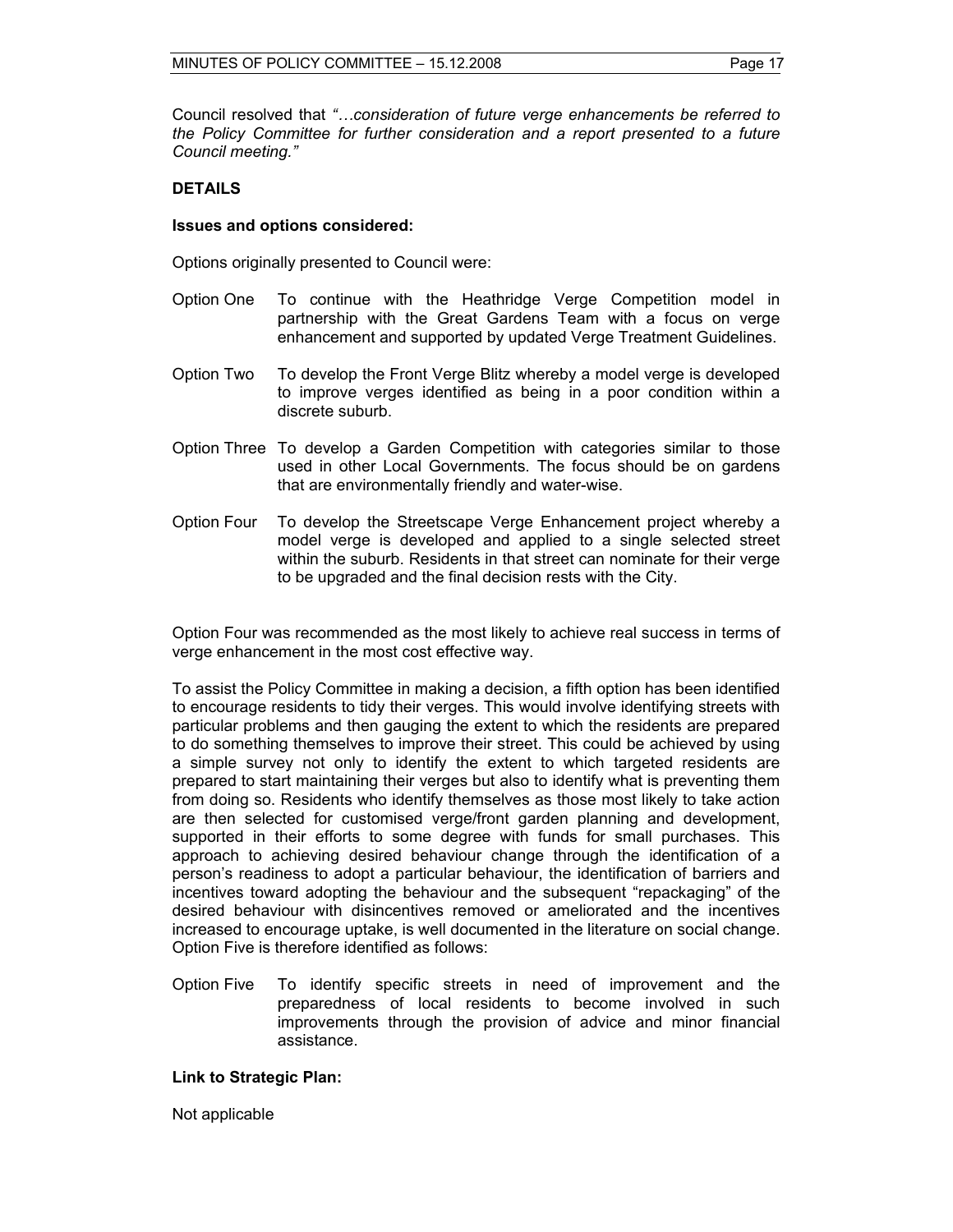#### **Legislation – Statutory Provisions:**

#### Not applicable

#### **Risk Management considerations:**

To encourage householders to improve their verges is a difficult task given that there is competition for the time, physical effort and money of householders. Over and above verge maintenance, household or home maintenance tasks of a more immediate and 'essential' nature are likely to be of greater priority when those resources are needed.

Unfortunately, none of the four options originally presented to Council – even with the incentives of prizes and/or Council doing the work - will necessarily lead to behaviour change resulting in neater verges. Either people who are already committed to keeping the outside areas around their homes in a good condition are rewarded by a prize or, effectively, those who do not are rewarded by Council doing the work instead. The latter action runs counter to current practice with respect to the care, control and maintenance of verges vested in the City, which is to leave a verge until it presents a fire or safety risk to the surrounding properties. Whilst there is a moral imperative for householders to maintain their verges, there is nothing that compels them to do so. On the other hand, Option Five may overcome, or ameliorate this situation as it supports residents already thinking about taking better care of their verges to take action.

#### **Policy implications:**

Not applicable

#### **Regional Significance:**

Not applicable

#### **Sustainability implications:**

Option Five is sustainable as it builds on the residents own desire to do something, supporting them in a course of action they had already determined. It will not require continuous support or resources once a verge is established as residents will know how to maintain verge in a reasonable condition.

#### **Consultation:**

Not applicable.

#### **COMMENT**

Not applicable.

#### **ATTACHMENTS**

Attachment 1 – Council Report (CJ200-08/09) Future Verge Enhancement Projects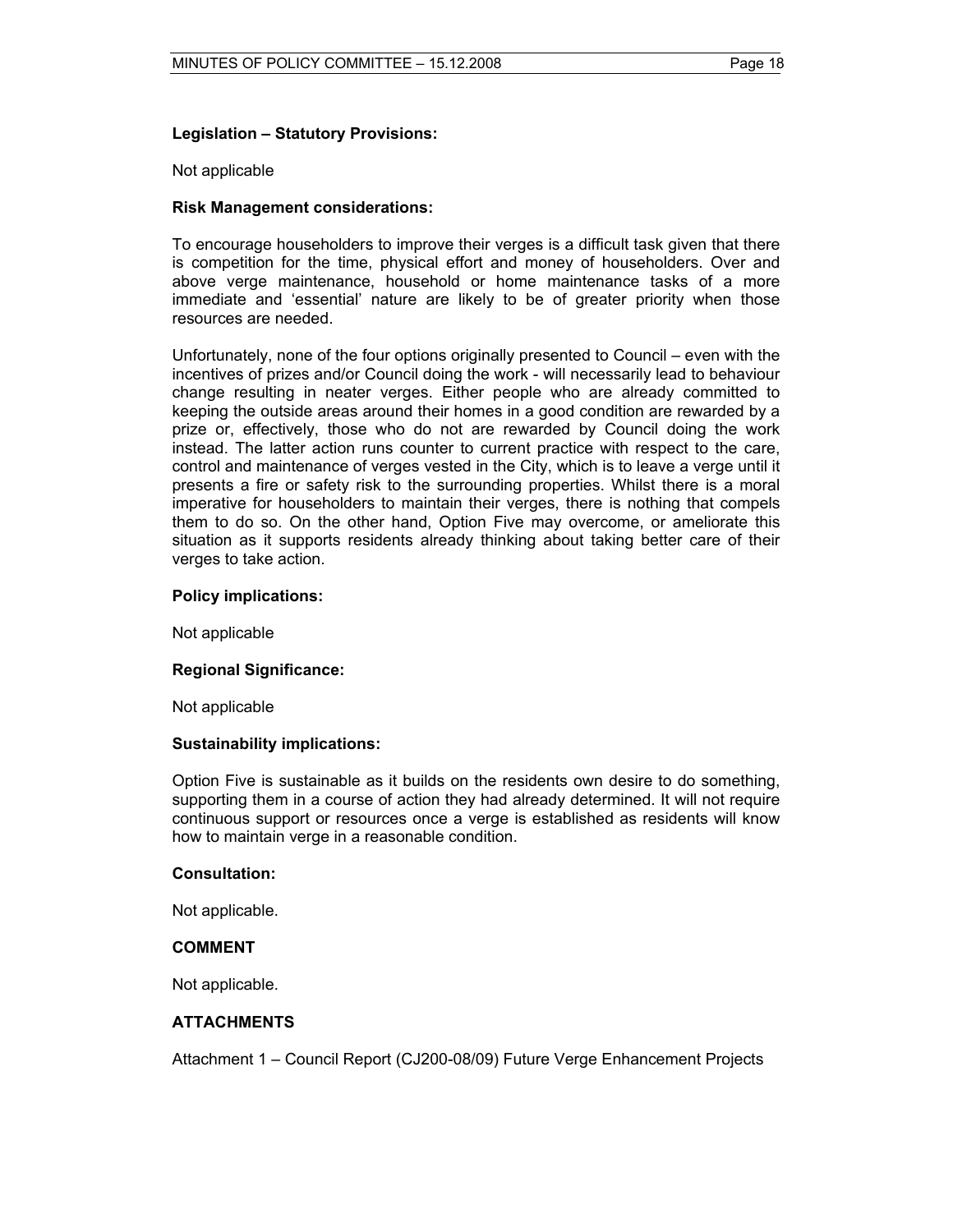#### **VOTING REQUIREMENTS**

Simple Majority

#### **OFFICER'S RECOMMENDATION**

That the Policy Committee CONSIDERS Options One to Five and makes a recommendation to Council on the preferred option, or an alternative option as identified by the Policy Committee.

**MOVED Mayor Pickard SECONDED Cr Macdonald that the Policy Committee RECOMMENDS that Council:** 

- **1 IMPLEMENTS a verge enhancement competition for Greenwood, similar to the competition that was held in Heathridge but with the following modifications:** 
	- **A reduced prize pool of \$2,500;**
	- **That the competition covers both the front garden and the verge; and**
	- **That a prize be awarded for the best street which would include a sign in the street and \$500 for a street resident BBQ.**
- **2 REQUESTS that, following the completion of the trial at Greenwood, a report be prepared and presented on the trial to the Policy Committee for consideration.**

#### **The Motion was Put and CARRIED (5/0) CARRIED (5/0)**

**In favour of the Motion:** Crs Hollywood, Macdonald, Norman, Diaz, Mayor Pickard

# **ITEM 5 PROPOSED PARKING POLICY FOR COMMERCIAL DEVELOPMENT WITHIN THE CITY CENTRE - ANALYSIS OF PUBLIC FEEDBACK – [00152]**

**WARD:** North

**RESPONSIBLE** Mr Ian Cowie **DIRECTOR:** A/Director Planning & Community Development

#### **PURPOSE/EXECUTIVE SUMMARY**

To provide comment on the feedback to the proposed Parking Policy and recommend that the policy be presented to the Council without amendment.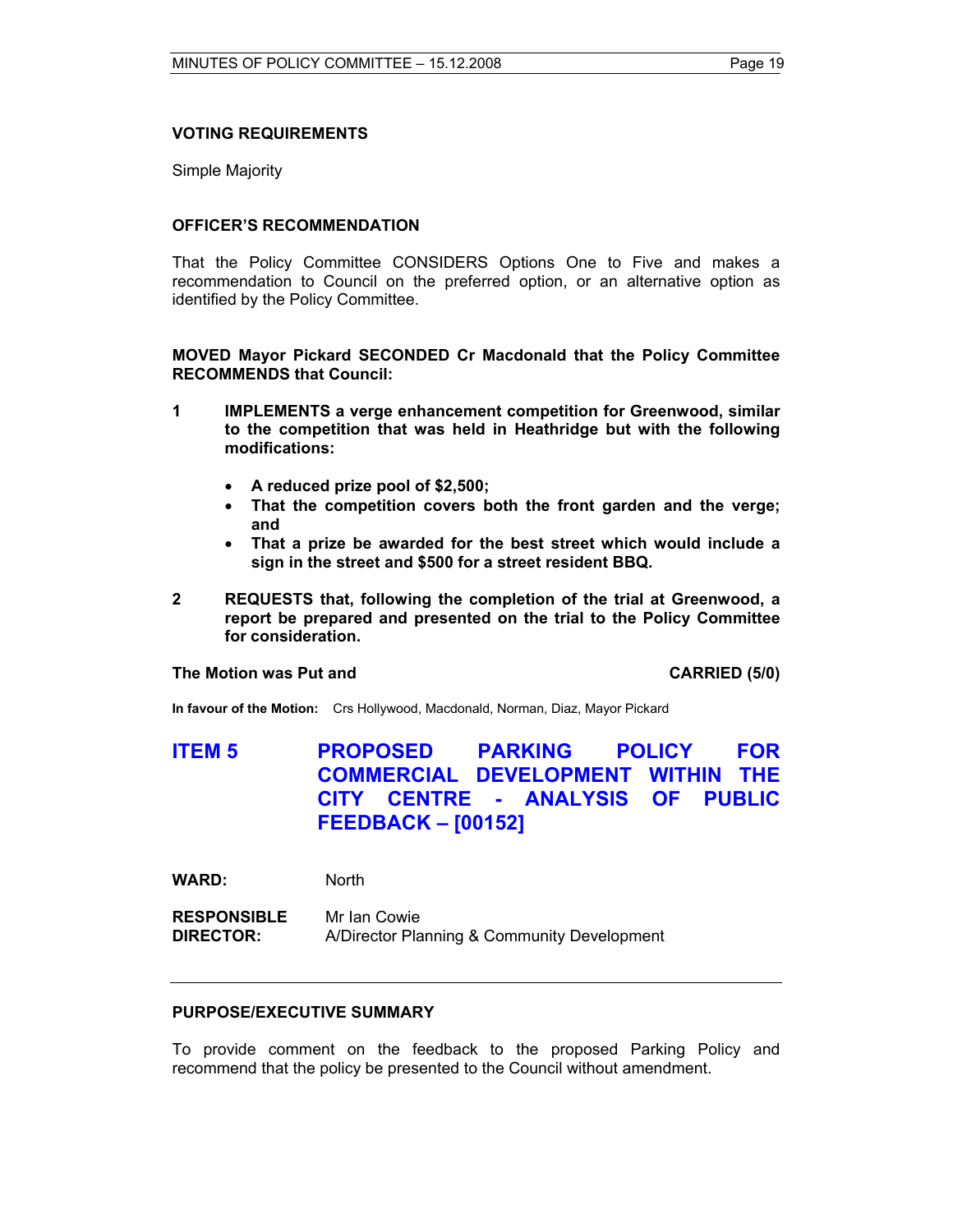#### **BACKGROUND**

The Policy Committee considered the proposed Parking Policy in September 2008. At this meeting, the Committee recommended that the Policy be advertised for a 30 day period. This recommendation was accepted by the Council and the policy was advertised. (The report to the Policy Committee is found at Attachment 1).

#### **DETAILS**

The proposed Policy (Attachment 2) is a major shift from current practice, where a "flat rate" of 1 bay per 30 sqm of floorspace is required. Under the proposed Policy, development will be encouraged, in particular by providing a reduced parking requirement for:

- cash in lieu; and
- bays required for tall buildings

At the conclusion of the public consultation period, two submissions had been received. One was from the Joondalup Business Association (JBA) while the other was from a resident. Both commented negatively on the Policy.

The JBA's submission stated that "the flexibility measures do not encourage development in any significant way". This submission argued that there should be, ultimately, a zero parking requirement for commercial developments, but at the very least, there should be a requirement of 1 car bay for every 100 sqm of commercial retail floor space. This is almost half of the proposed starting policy requirement of 1 bay for every 60 sqm. The submission notes that "we need to provide, as a matter of urgency, a lot more public parking".

The second submission from a resident indicated that the "local planning policy will do nothing to assist the situation". This submission questions why the City is not providing 1 car bay per 45 sqm of floor space immediately, rather than the 1 car bay per 30 sqm as suggested in the draft policy (In response, the former report to the Committee at Attachment 1 notes that the 1 bay per 30 sqm is consistent with the approach of other local governments; it was recommended by the Traffic Consultant and that it is questionable whether the CBD is mature enough to respond positively to a lower parking requirement.) The submission also questioned whether the reductions posed in the policy will encourage major commercial development because there have been no design or economic studies to validate their effectiveness. (In response to this position, it is noted that the City suggests that the Policy be reviewed regularly to ensure that it is effective and meeting the changing needs of the City Centre). Specifically, the final dot point of the overall strategy states "the balance of public and private parking will be reviewed every two years to gauge the performance of the policy against actual built outcomes".

#### **Issues and Options:**

The Policy Committee could recommend to Council:

- that the proposed parking policy be adopted;
- that amendments be made to the proposed parking policy; or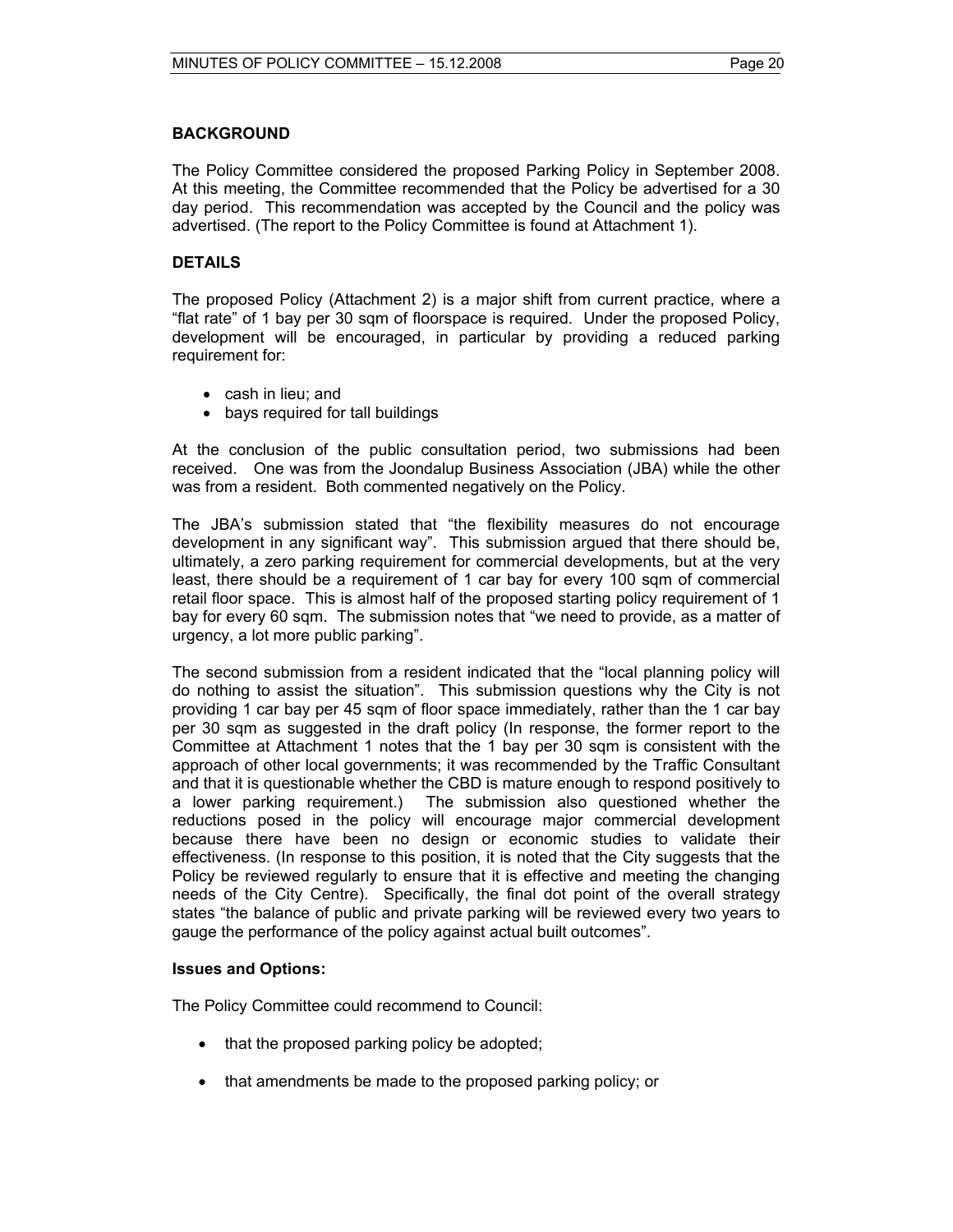• that no parking policy be implemented.

#### **Link to Strategic Plan:**

3.1 Objective: to encourage the development of the Joondalup CBD.

#### **Legislation – Statutory Provisions:**

Clause 8.11 of the City of Joondalup's District Planning Scheme No 2 enables Council to prepare local planning policies that relate to any planning and development matter within the Scheme area.

#### **Risk Management considerations:**

Council's approach to the Policy and future consideration of cash in lieu of parking will potentially have a major impact on the built form of the City Centre and its ability to fund/provide public parking.

#### **Financial/Budget Implications:**

This policy will generate revenue for the City through cash in lieu to provide parking and also involve costs to the City, as the City provides public parking.

#### **COMMENT**

The views expressed in the two submissions are acknowledged. However, it is important to recognise that the proposed Parking Policy establishes a new approach to dealing with parking and it is almost impossible to determine how this Policy will be received unless it is trialled in the market. It is not considered appropriate for the City to take on responsibility for all of the parking provisions as suggested. This would significantly advantage developers and runs contrary to expert traffic advice.

The City could attempt to undertake detailed economic modelling and design analysis as suggested. However, this would delay the implementation of the Policy with no guarantee of a more favourable outcome. Consequently, for these reasons it is recommended that the Policy be introduced in its current format and trialled for a two year period.

In regard to the comment made about the construction of City provided carparks, it is noteworthy that the City's Parking team is charged with the responsibility of monitoring and implementing the City's Parking Scheme, including continual monitoring of parking behaviours, supply and demand.

#### **ATTACHMENTS**

Attachment 1 Report to Policy Committee on proposed parking policy

Attachment 2 Proposed Parking Policy

#### **VOTING REQUIREMENTS**

Simple majority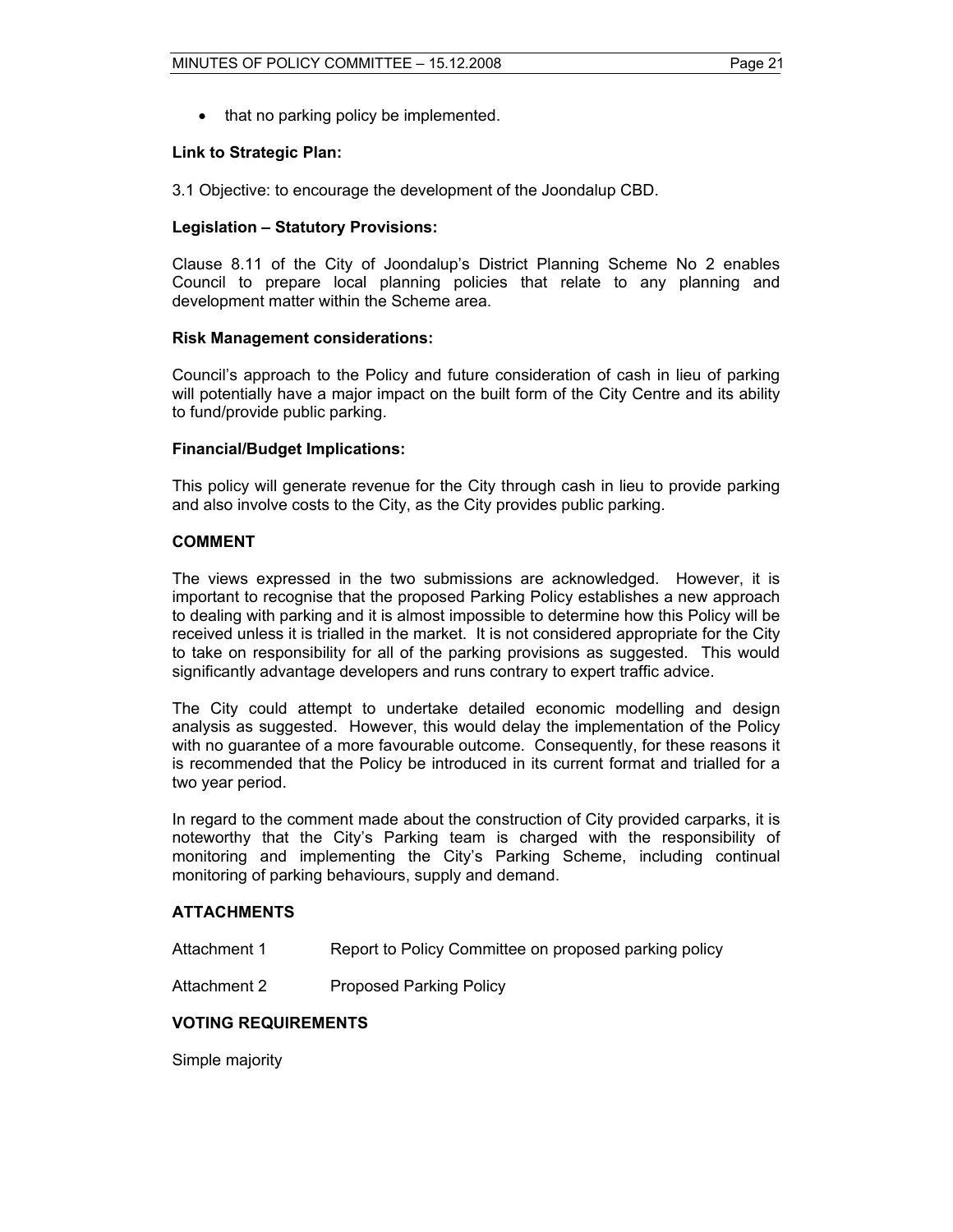**MOVED Mayor Pickard SECONDED Cr Macdonald that the Policy Committee RECOMMENDS that Council ADOPTS Policy – Joondalup City Centre Car Parking for Commercial Development, forming Attachment 2 to this Report.** 

#### **The Motion was Put and CARRIED (5/0) CARRIED (5/0)**

**In favour of the Motion:** Crs Hollywood, Macdonald, Norman, Diaz, Mayor Pickard

# **ITEM 6 DRAFT POLICY 3-7 SIGNS – CONSIDERATION FOLLOWING ADVERTISING – [01907, 85510]**

**WARD:** All

**RESPONSIBLE** Mr Clayton Higham **DIRECTOR:** Planning and Community Development

#### **PURPOSE / EXECUTIVE SUMMARY**

The purpose for this report is for the Policy Committee to consider submissions received on the draft Signs Policy. It is recommended that the Committee support the adoption of the Policy.

#### **BACKGROUND**

On 23 June 2008, the Policy Committee recommended to Council that the draft Signs Policy be advertised for public comment for a period of 35 days. Council subsequently adopted this recommendation at its meeting held on 15 July 2008. Two submissions were received during the advertising period.

#### **DETAILS**

The draft Policy has been prepared in accordance with the objectives of District Planning Scheme No 2 (DPS2), addressing issues raised by the Policy Committee, including recognising and enabling a reasonable degree of signage to support business uses (Attachment 1). As signage can raise amenity concerns, particularly in terms of visual impacts, Council should consider common forms of signage within all areas of the City, not just within business areas.

#### **Issues and options considered:**

The options available to Council are:

- Adopt as final Policy 3-7 Signs.
- Adopt as final Policy 3-7, with modifications.
- Refuse to Adopt Policy 3-7 Signs.

#### **Link to Strategic Plan:**

Objective 4.1 To ensure high quality urban development within the City.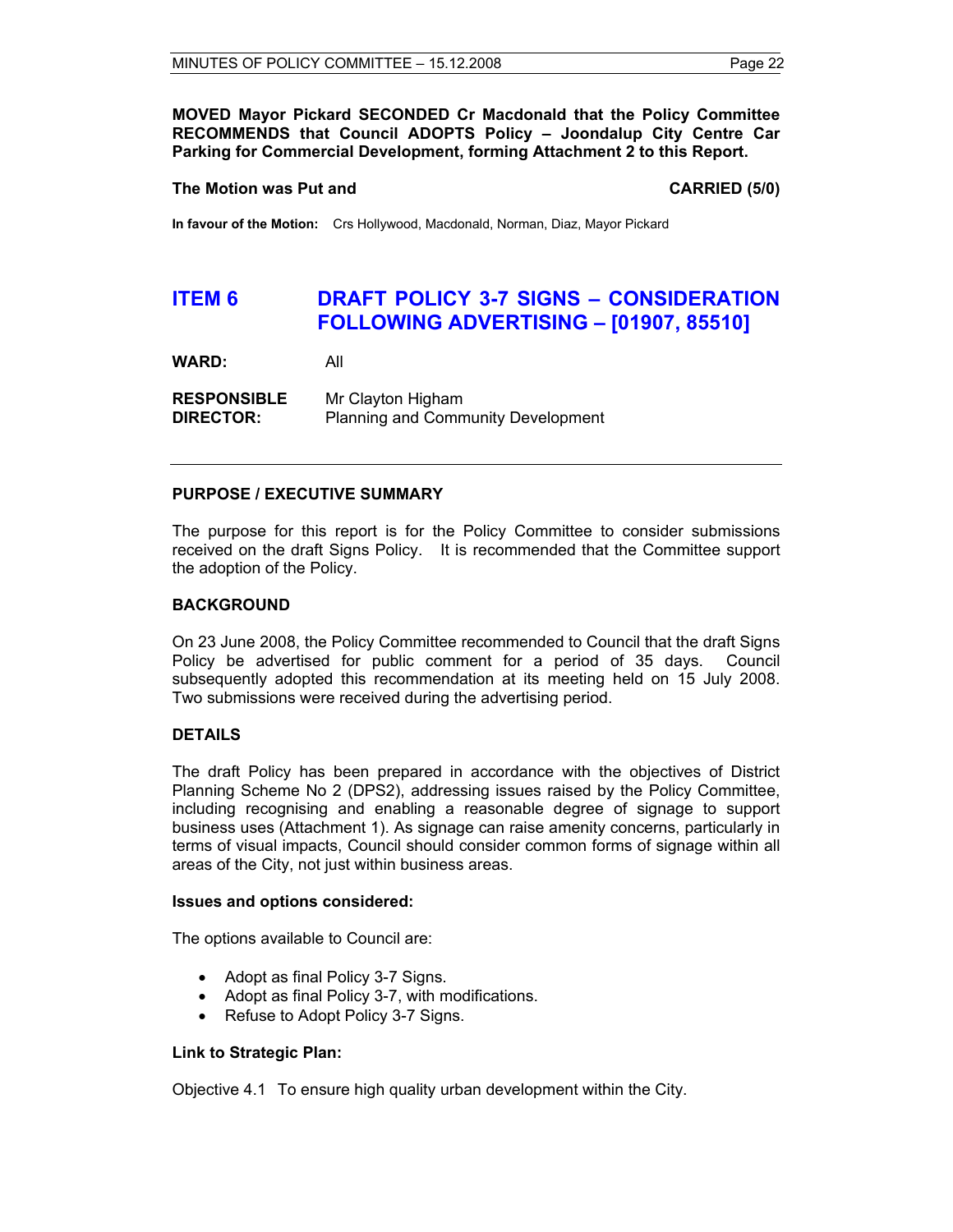#### **Legislation – Statutory Provisions:**

Clause 8.11 of the City of Joondalup's District Planning Scheme (DPS2) enables Council to prepare, amend and add to local planning policies that relate to any planning and development matter within the Scheme Area.

#### **Risk Management considerations:**

Not Applicable.

#### **Financial/Budget Implications:**

Not Applicable.

#### **Policy implications:**

This report proposes a new policy.

#### **Regional Significance:**

Not Applicable.

#### **Sustainability implications:**

Not Applicable.

#### **Consultation:**

The draft Signs Policy was available for public comment for 35 days from 31 July to 4 September 2008. The policy was advertised for two consecutive weeks in the Joondalup Weekender on 31 July and 7 August 2008. Two submissions were received which are addressed in the Schedule of Submissions (Attachment 2).

#### **COMMENT**

#### Response to Submissions

Submissions were received from the Joondalup Business Association (JBA) and ING Real Estate (representing Lakeside Shopping City).

ING Real Estate's submission generally expresses concern that the draft Policy does not meet the needs of a regional shopping centre. In response to this submission, it is considered that the shopping centre should not be considered in isolation from its location in the City Centre, particularly where it directly interfaces with the CBD area.

The JBA submission raises a number of issues which are addressed in the submission table, as well as suggesting that there should be a moratorium on the Policy, in order for the issues to be worked through with business and sign industry representatives. However, in response, it is considered that the Policy is generally suitable in its current form as it balances the needs of businesses with community expectations of the visual quality of an area. Modifications are proposed to the draft Policy in light of the submissions.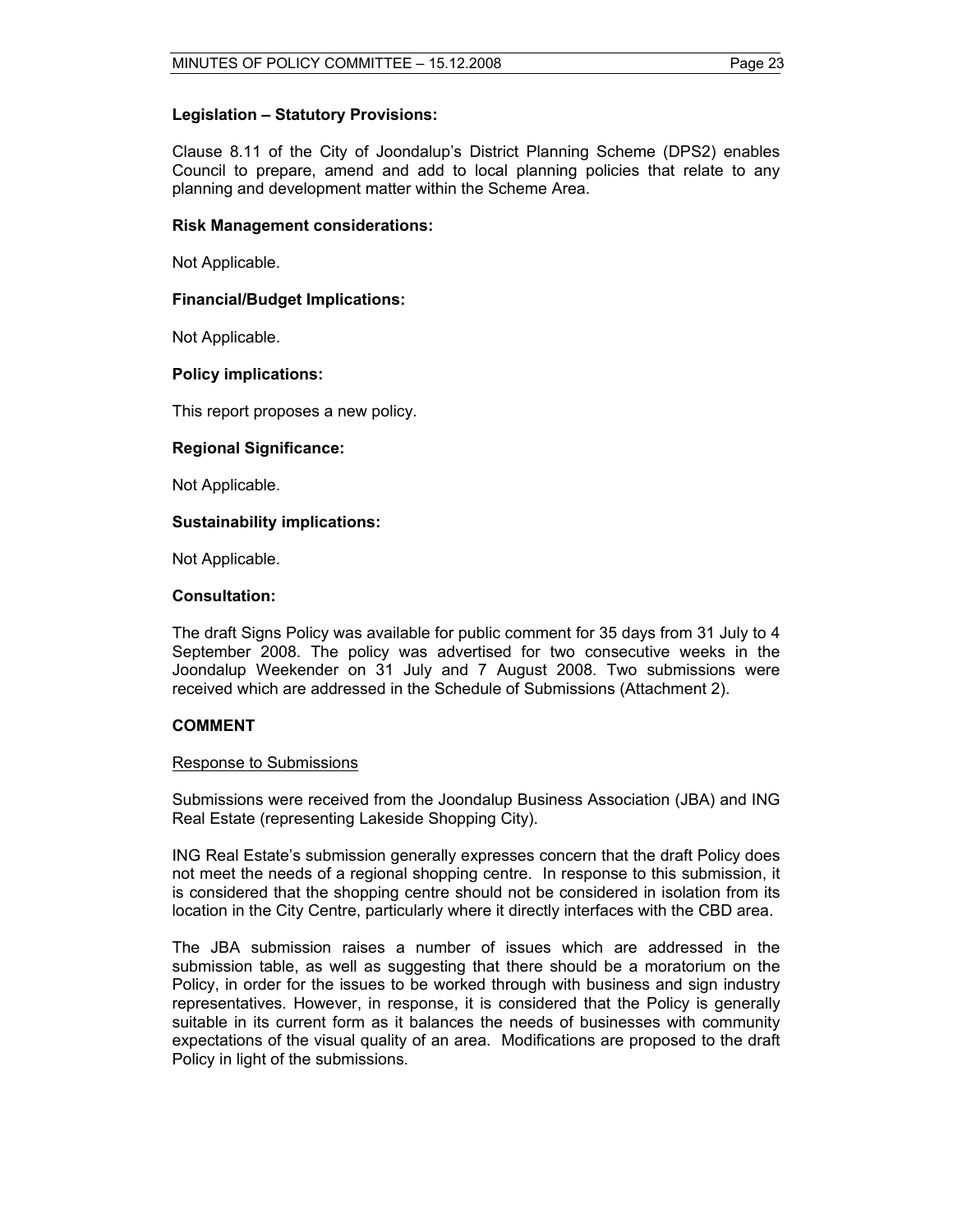It is considered appropriate that, in the event that Council adopts the policy, the effectiveness of the Signs Policy be assessed and reviewed after a six month period to determine how the Policy has been operating.

It should be noted that the Policy is to provide guidance on signs, and will not cover every scenario. This does not mean that signs that do not comply with the Policy will not be considered, however, they will require information to ensure that signs comply with the objectives of DPS2.

#### Proposed Modifications to the Draft Policy

In light of the submissions, and further review of the draft Policy, the following modifications are proposed:

- Clause 2.1.1 Wall Signs Remove the maximum  $8m^2$  requirement, as well as the requirement for a 4 metre separation between signs.
- Clause 2.1.4 Window Signs Add a provision for the CBD that permits no more than 25% of a window to be used for signage.
- Clause 2.2.1 Verandah Signs Remove the requirement for the aggregate area of all signs on any one façade of a verandah not to exceed 25%.
- Clause 2.4.3 Home Open Signs Amend the maximum area of a sign from 0.2  $m<sup>2</sup>$  to 0.3m<sup>2</sup>, to cater for a standard size of sign.

#### **ATTACHMENTS**

Attachment 1 - Draft Signs Policy 3-7 (as modified). Attachment 2 - Schedule of Submissions Attachment 3 – Examples of Window Signs

#### **VOTING REQUIREMENTS**

Simple Majority

#### **OFFICER'S RECOMMENDATION**

That the Policy Committee RECOMMENDS that Council:

- 1 in accordance with Clause 8.11 of the City of Joondalup District Planning Scheme No. 2, ADOPTS modified City Policy 3-7 Signs as shown in Attachment 1 to this Report, as final;
- 2 NOTES that the operation of Policy 3-7 Signs will be reviewed after six months of operation to assess the effectiveness of the policy.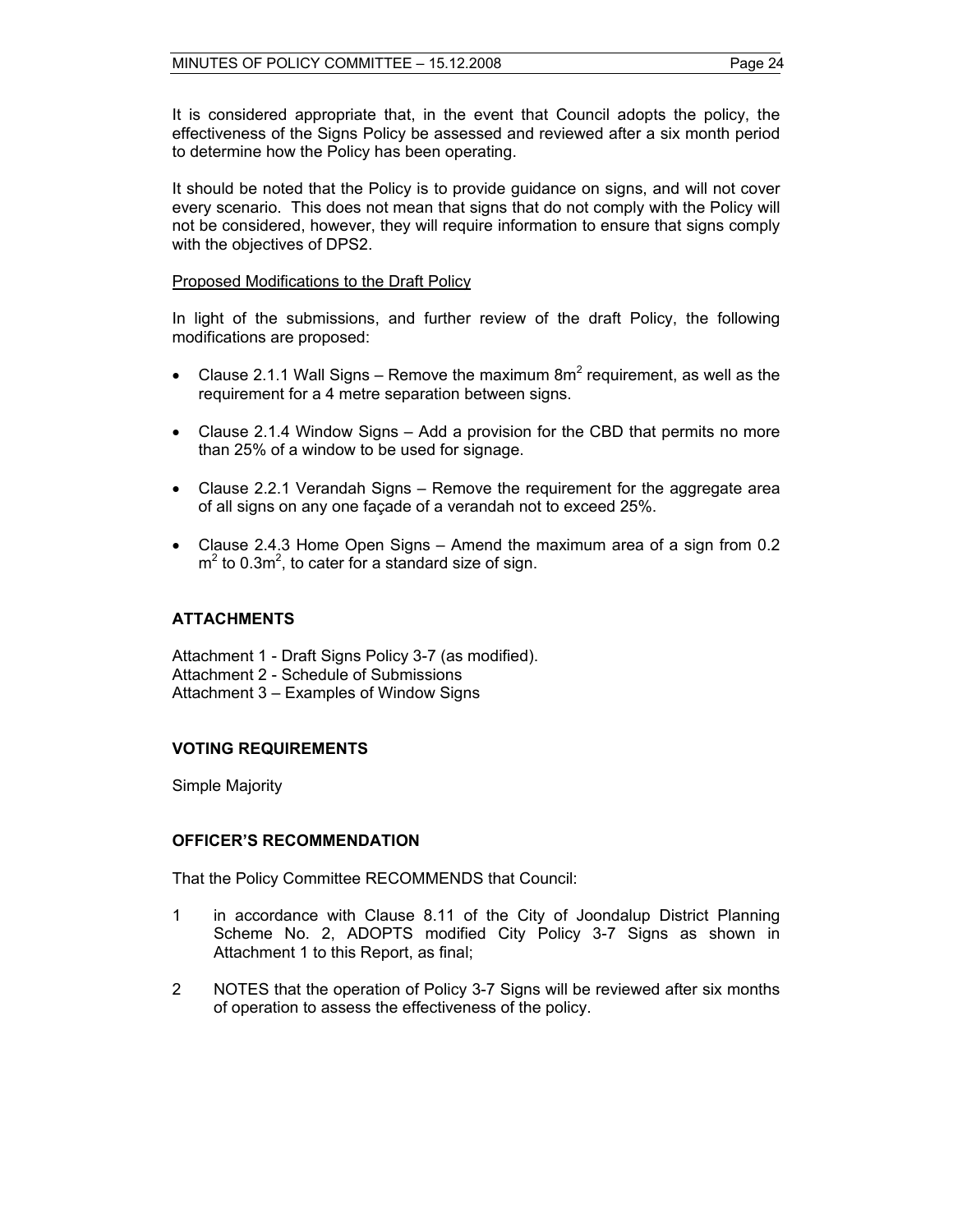#### **MOVED Cr Hollywood SECONDED Mayor Pickard that City Policy 3-7 Signs be REFERRED BACK for further development and a subsequent report presented to the Policy Committee**

#### **The Motion was Put and CARRIED (5/0) CARRIED** (5/0)

**In favour of the Motion:** Crs Hollywood, Macdonald, Norman, Diaz, Mayor Pickard

# **ITEM 7 PROPOSED LOCAL PLANNING POLICY -CUBBY HOUSES – [74619]**

**WARD:** All

**RESPONSIBLE** Mr Clayton Higham **DIRECTOR:** Planning and Community Development

#### **PURPOSE/ EXECUTIVE SUMMARY**

The purpose of this report is for the Policy Committee to consider all submissions and proceed with a recommendation to Council to slightly modify the draft Local Planning Policy 7-24 Cubby Houses.

#### **BACKGROUND**

The draft policy has been prepared to address the inconsistencies between District Planning Scheme No 2 (DPS2) and the R-Codes with regard to whether cubby houses require planning approval. The Policy also provides parameters where cubby houses can be erected without the need for planning approval.

At its meeting held on 16 September 2008, the Policy Committee considered the draft policy relating to Cubby Houses, and Council subsequently resolved at its meeting held on 30 September 2008 to initiate public advertising (CJ199-09/08).

The draft Policy was advertised for comment for a period of 21 days, in which time two submissions of support were received. In response to the comments received and review of the draft Policy wording, some minor modifications to the Policy are recommended for the purpose of clarity and improved terminology.

It is recommended that the Policy Committee supports the proposed Local Planning Policy 7-24 Cubby Houses as modified.

#### **DETAILS**

As cubby houses can raise amenity concerns, particularly in terms of visual appearance, overlooking and noise, parameters have been established to reasonably protect the amenity of neighbouring properties. Development with variations to the parameters set out in the Policy will require a planning application involving advertising to properties likely to be affected by the development, and a subsequent building licence.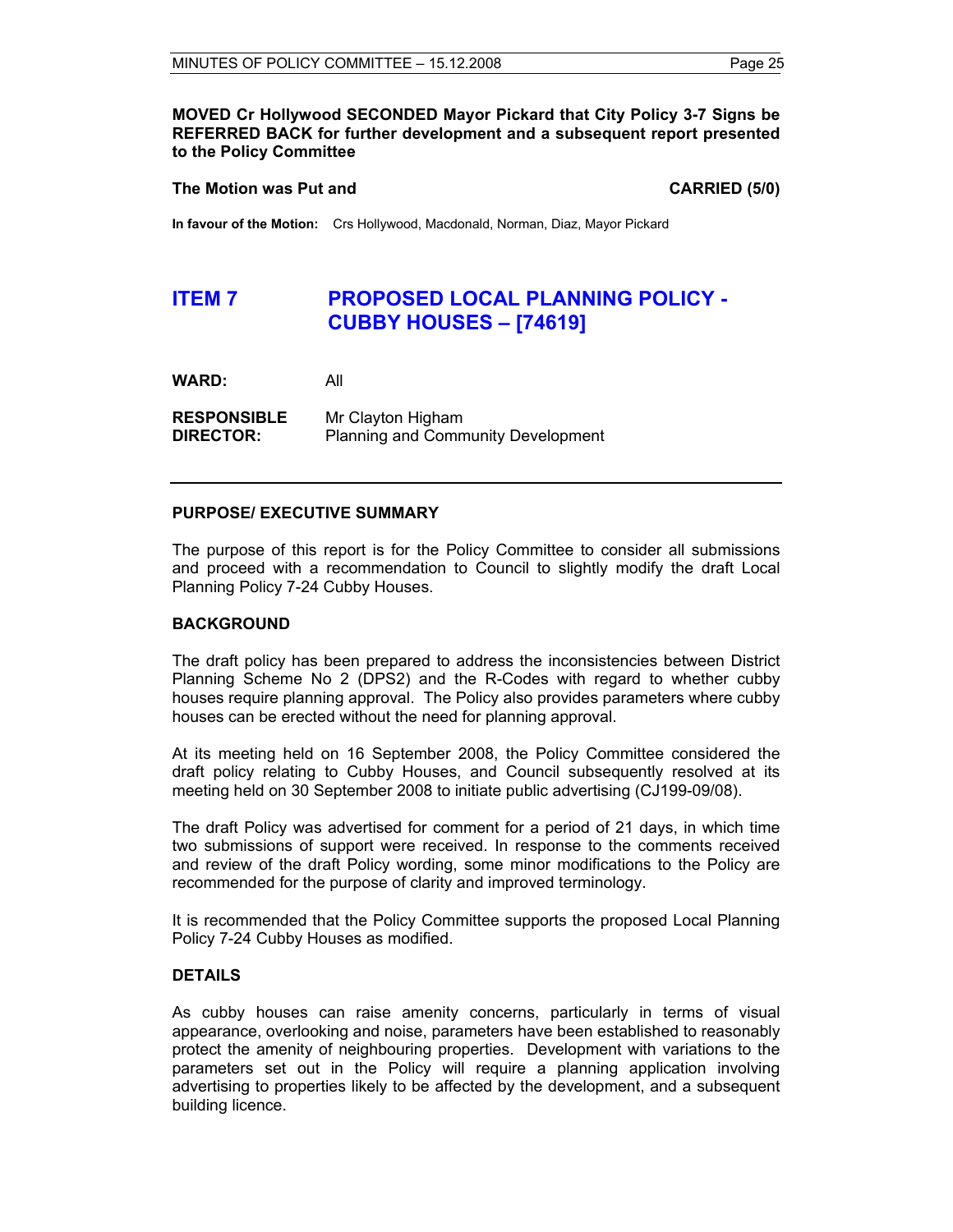#### **Issues and options considered:**

The options available to Policy Committee are to:

- Recommend that the Council adopt as final Policy 7-24 Cubby Houses.
- Recommend that the Council refuse to adopt Policy 7-24 Cubby Houses as final.
- Recommend that the Council adopt Policy 7-24 Cubby Houses, as final, with modifications.

#### **Link to Strategic Plan:**

4.1 Objective: To ensure high quality urban development within the City.

#### **Legislation – Statutory Provisions:**

Clause 8.11 of the City of Joondalup's District Planning Scheme No 2 enables Council to prepare, amend and add to local planning policies that relate to any planning and development matter within the Scheme area.

#### **Risk Management considerations:**

Not Applicable

#### **Financial/Budget Implications:**

Not Applicable

#### **Policy implications:**

It is proposed to implement a new policy.

#### **Regional Significance:**

Not Applicable

#### **Sustainability implications:**

Not Applicable

#### **Consultation:**

The draft Policy 7-24 Cubby Houses was advertised for comment for a period 21 days closing on 17 November 2008. Advertising was undertaken by way of a notice published once a week for two consecutive weeks in the local newspaper, as well as on the City's website. Two submissions in support of the Policy were received during this period.

#### **COMMENT**

It is recognised that cubby houses are a standard feature of many backyards, and an important play feature for children. In this respect, cubby houses should not be over regulated. Notwithstanding, it is also recognised that cubby houses may have an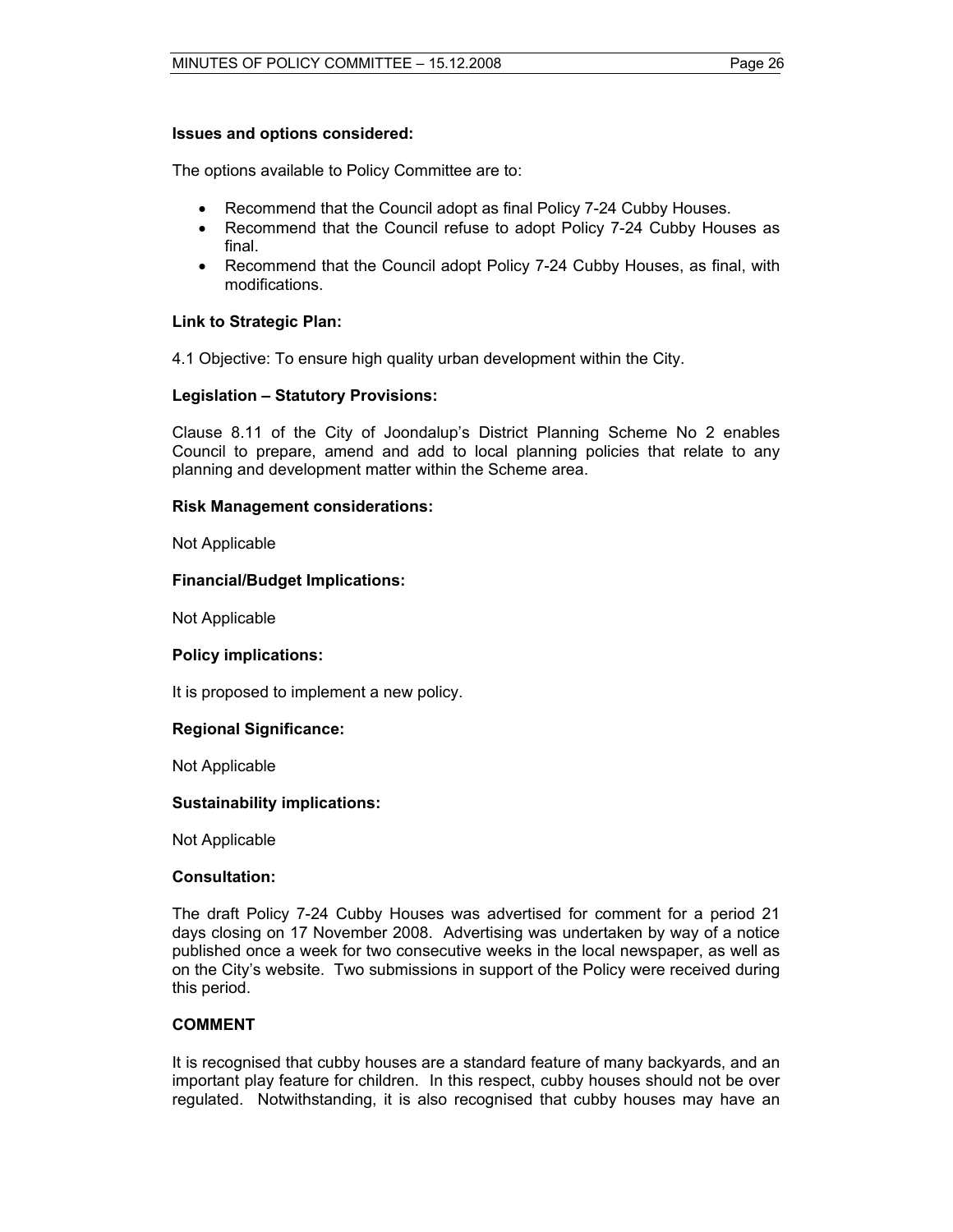impact on the amenity of adjoining owners if inappropriately located and built above ground level.

#### Submissions

Two submissions were received, both which support the introduction of a policy related to cubby houses. In addition, one submission suggests consideration of regulations for finials or other roof decorations, and the other suggests consideration of regulations on raised, unenclosed platforms. The submissions are summarised, and comments provided, in the Schedule of Submissions (see Attachment 2).

#### Proposed modifications to draft Policy

In light of the submissions, and further review of the draft Policy, the following modifications are proposed:

- As originally drafted, the policy limits one cubby house per 'property'. The term 'property' has no explicit definition, and for clarity, it is recommended the Policy be amended to use the term 'survey strata or green title lot', as a definition for each can be found in the Residential Design Codes.
- Clarify that minor architectural features, such as finials, which are built into the design of the cubby house, or a flagpole, are not to exceed 2.5 metres measured from natural ground level.

#### **ATTACHMENTS**

Attachment 1 - Draft Policy 7-24 Cubby Houses (Modified) Attachment 2 - Schedule of Submissions

#### **VOTING REQUIREMENTS**

Simple Majority

**MOVED Cr Hollywood SECONDED Cr Macdonald that the Policy Committee RECOMMENDS that Council, in accordance with Clause 8.11 of the City of Joondalup District Planning Scheme No. 2, ADOPTS modified City Policy 7-24 – Cubby Houses, as shown in Attachment 1 to this Report, as final.** 

#### **The Motion was Put and CARRIED (5/0) CARRIED (5/0)**

**In favour of the Motion:** Crs Hollywood, Macdonald, Norman, Diaz, Mayor Pickard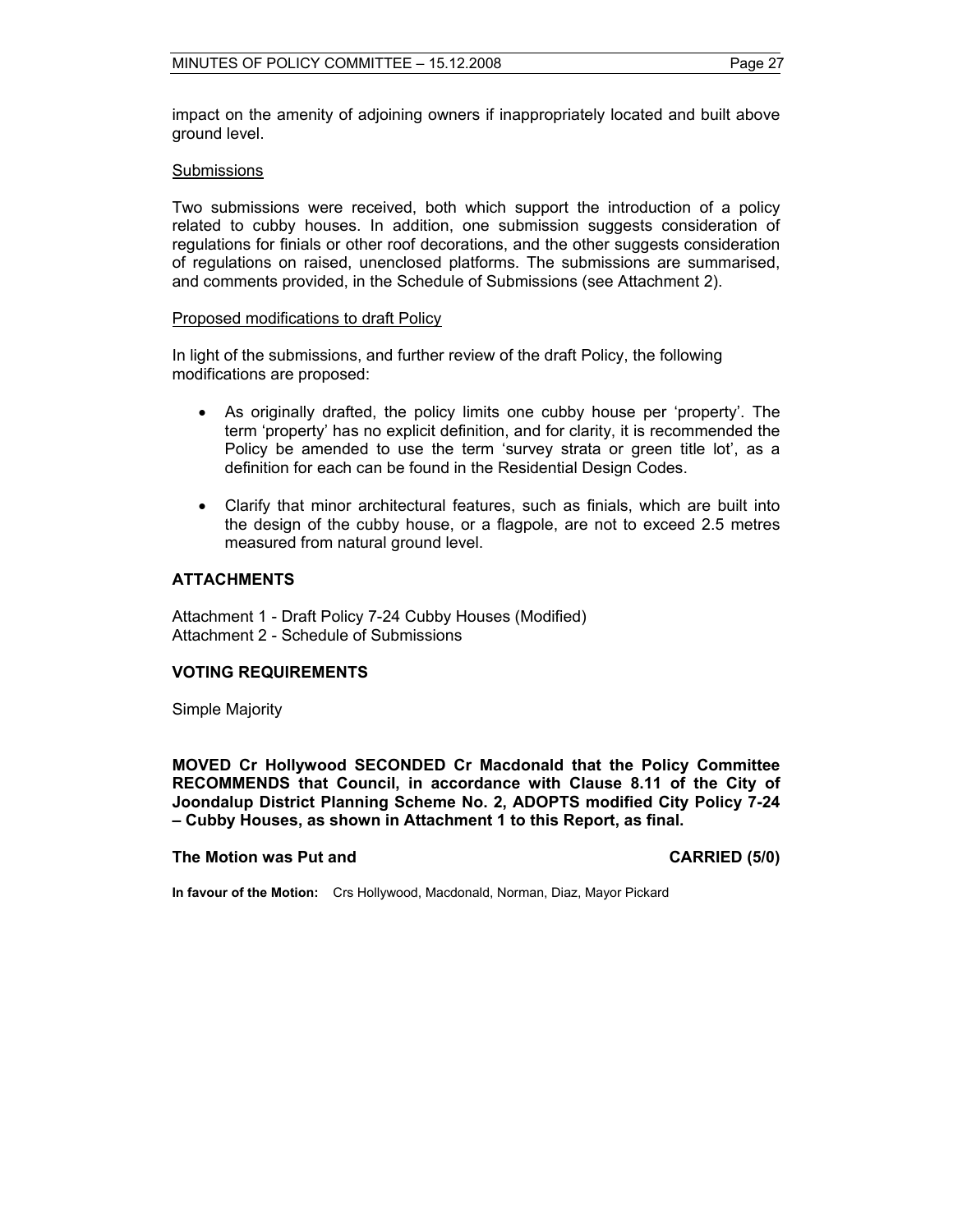# **ITEM 8 REVIEW OF POLICY 7-9 – HOME BUSINESS – [13048]**

**WARD:** All

| <b>RESPONSIBLE</b> | Mr Clayton Higham                         |
|--------------------|-------------------------------------------|
| <b>DIRECTOR:</b>   | <b>Planning and Community Development</b> |

#### **PURPOSE**

The purpose of this report is for Policy 7-9 Home Business to be presented to the Policy Committee for consideration of review.

#### **EXECUTIVE SUMMARY**

The Home Business Policy operates in recognition of the need to accommodate the growing trend towards working at home, whilst recognising that people still regard residential areas primarily as a place to live. The Policy provides a set of guidelines that are applied when home business applications are considered.

It is considered that the Home Business Policy has been operating successfully and no changes are proposed.

#### **BACKGROUND**

At the Policy Committee meeting of 16 September 2008, Council requested that Policy 7-9 – Home Business be presented to the next Policy Committee meeting for consideration of review.

The Home Business Policy was first adopted in June 1999 (Report CJ213-06/99 refers) and has been subject to minor reviews in September 1999 (Report CJ297- 09/99 refers), February 2002 (CJ020-02/02 refers) and November 2005 (CJ238 - 11/05 refers).

The last review increased the car parking requirements for Category 2 and 3 home businesses by requiring 2 bays for the dwelling, plus 1 bay for each customer and 1 bay per employee, all of which must be contained within the lot boundary.

As part of the review of the City of Joondalup District Planning Scheme No. 2 (DPS2), the City prepared a draft issues paper on Homes Businesses which was sent out to the community for public comment.

The results of the Home Business issues paper found that the majority of residents believe that home businesses should be encouraged and that the rules for establishing a home business are easy to understand, however, a few respondents said they require review and simplification.

The primary negative issue the survey respondents had with home business was with regards to noise and parking.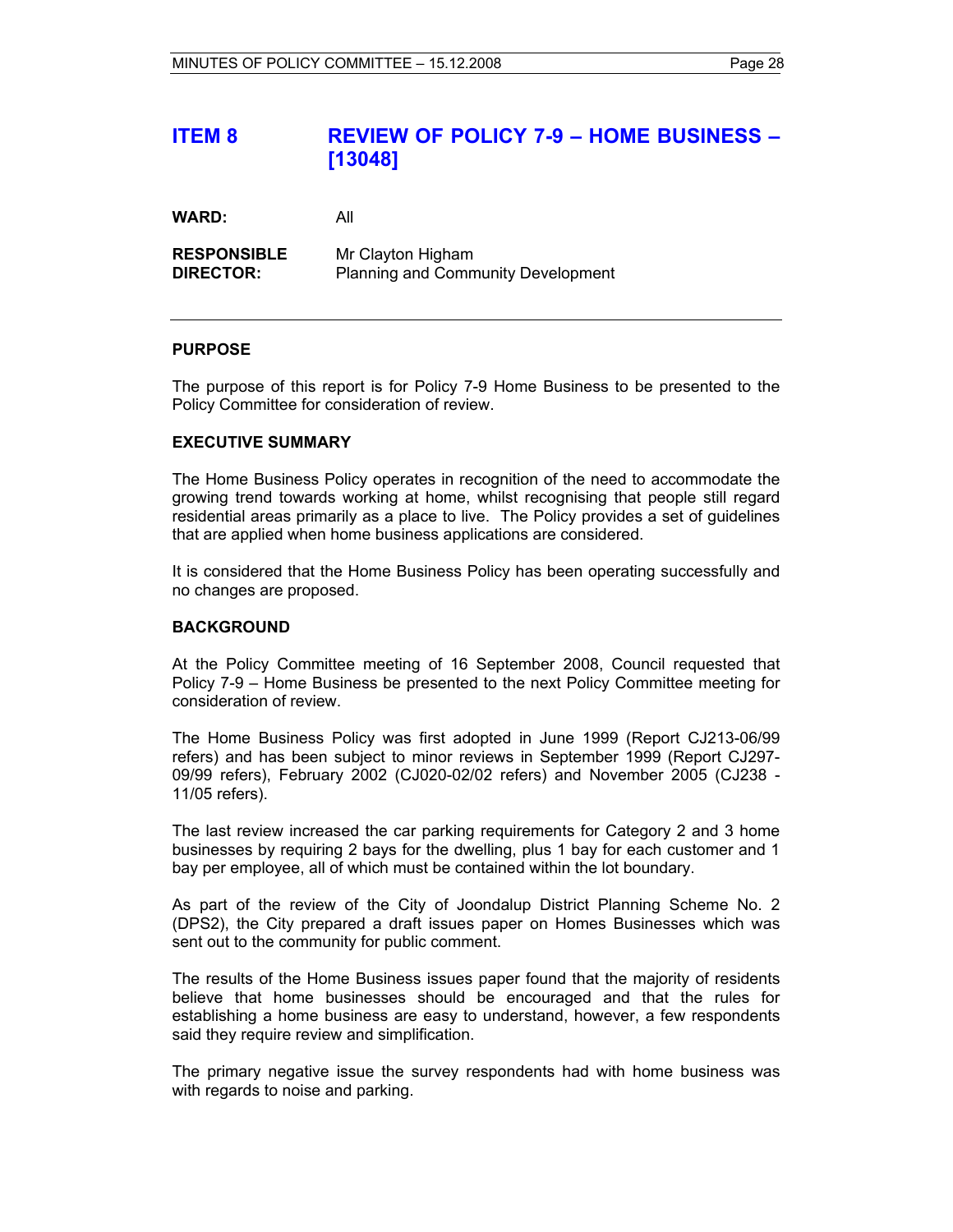#### **DETAILS**

#### **Issues and options considered:**

Council can request a review of Policy 7-9 or determine that the current policy is working well and does not require any modifications or changes.

#### **Link to Strategic Plan:**

Objective 3.2: To increase employment opportunities within the City.

#### **Legislation – Statutory Provisions:**

Clause 8.11 of the City of Joondalup's District Planning Scheme No. 2 enables Council to prepare, amend and add to local planning policies that relate to any planning and development matter within the Scheme area.

#### **Risk Management considerations:**

Not applicable

#### **Financial/Budget Implications:**

Not applicable

#### **Policy implications:**

Modifications to the existing policy may be required as a result of Council's consideration.

#### **Regional Significance:**

Not applicable

#### **Sustainability implications:**

Not applicable

#### **Consultation:**

Not applicable

#### **COMMENT**

The current Home Business Policy appears to be working well. Very few complaints are received about approved home businesses. Most of the complaints received about home businesses are in regard to those that are operating without the required planning approval. The main causes of complaint in these instances are parking, materials visible from the street, deliveries and noise.

Each of those issues can and are evaluated through the application and evaluation process and there are procedures and resources in place to provide for an appropriate mix of certain "low key" businesses within the City's residential areas.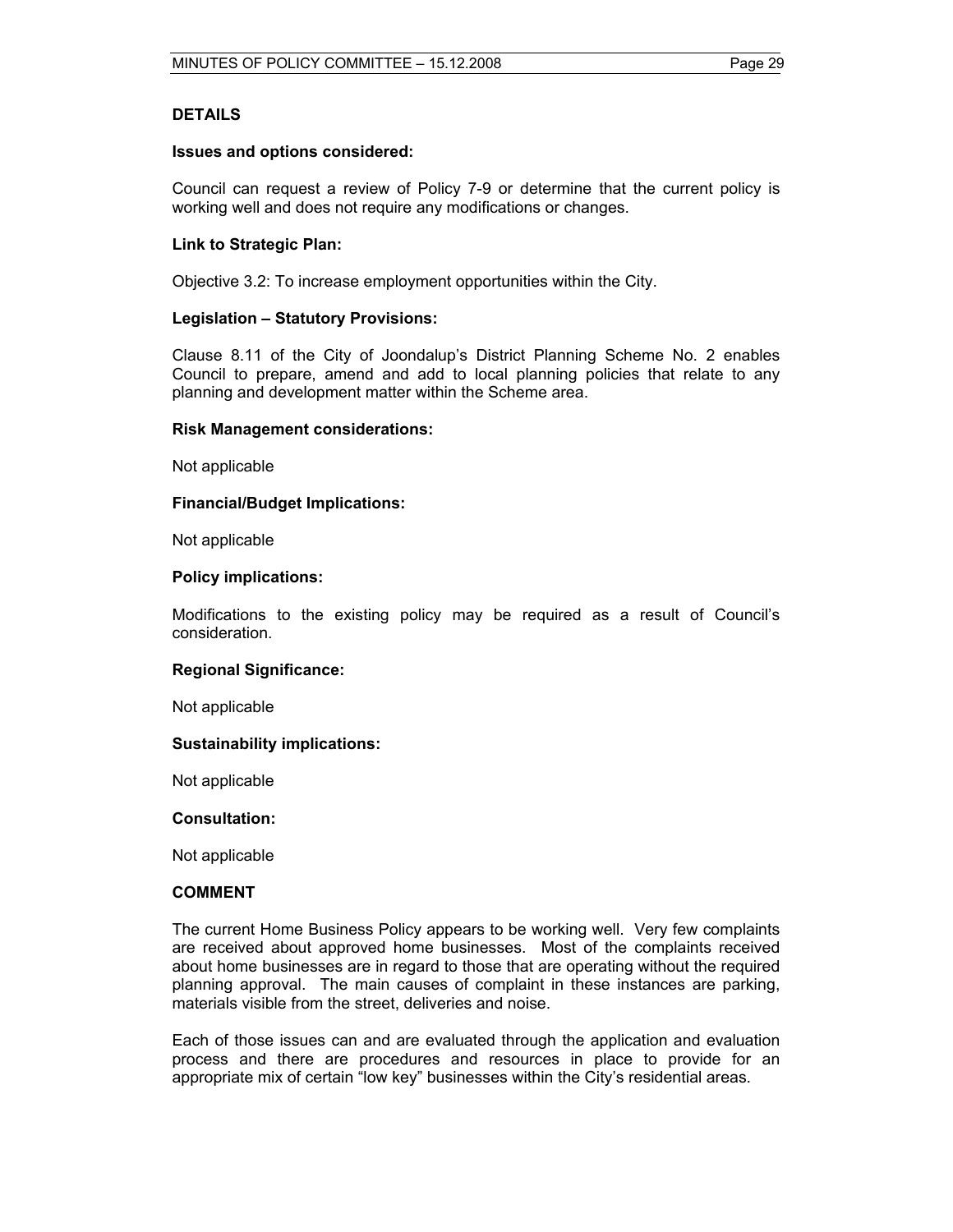Approval for a home business is subject to a 12 month renewal requirement and therefore, if there are any issues with the operation of a home business, they can be identified within the 12 month period and addressed prior to the home business being considered for renewal of the approval.

No changes are currently recommended to the existing Home Business Policy, however the policy is forwarded to the Policy Committee for consideration of review.

#### **ATTACHMENTS**

Attachment 1 Policy 7-9 – Home Business

#### **VOTING REQUIREMENTS**

Simple Majority

#### **OFFICER'S RECOMMENDATION**

That the Policy Committee NOTES the report in relation to Policy 7-9 Home Business.

#### **MOVED Mayor Pickard SECONDED Cr Macdonald that the Policy Committee RECOMMENDS that Council MODIFIES Policy 7-9 Home Business by:**

- **Deleting all reference to Category 3;**
- **Amending hours of operation to read "9.00 am to 5.00 pm";**
- **Amending Section 3(g) by the deletion of the word "Large".**

#### **The Motion was Put and CARRIED (5/0) CARRIED (5/0)**

**In favour of the Motion:** Crs Hollywood, Macdonald, Norman, Diaz, Mayor Pickard

# **ITEM 9 ALFRESCO ACTIVITIES POLICY – ISSUES - [03360]**

**WARD:** All

| <b>RESPONSIBLE</b> | Mr Clayton Higham                         |
|--------------------|-------------------------------------------|
| <b>DIRECTOR:</b>   | <b>Planning and Community Development</b> |

#### **PURPOSE / EXECUTIVE SUMMARY**

To report to the Policy Committee with additional information on issues regarding the current Policy 7-5 Alfresco Activities.

This report includes a street-by-street analysis of preferred alfresco activity locations to establish a standardised requirement for alfresco areas, or options that can be adopted for varied types of streetscapes.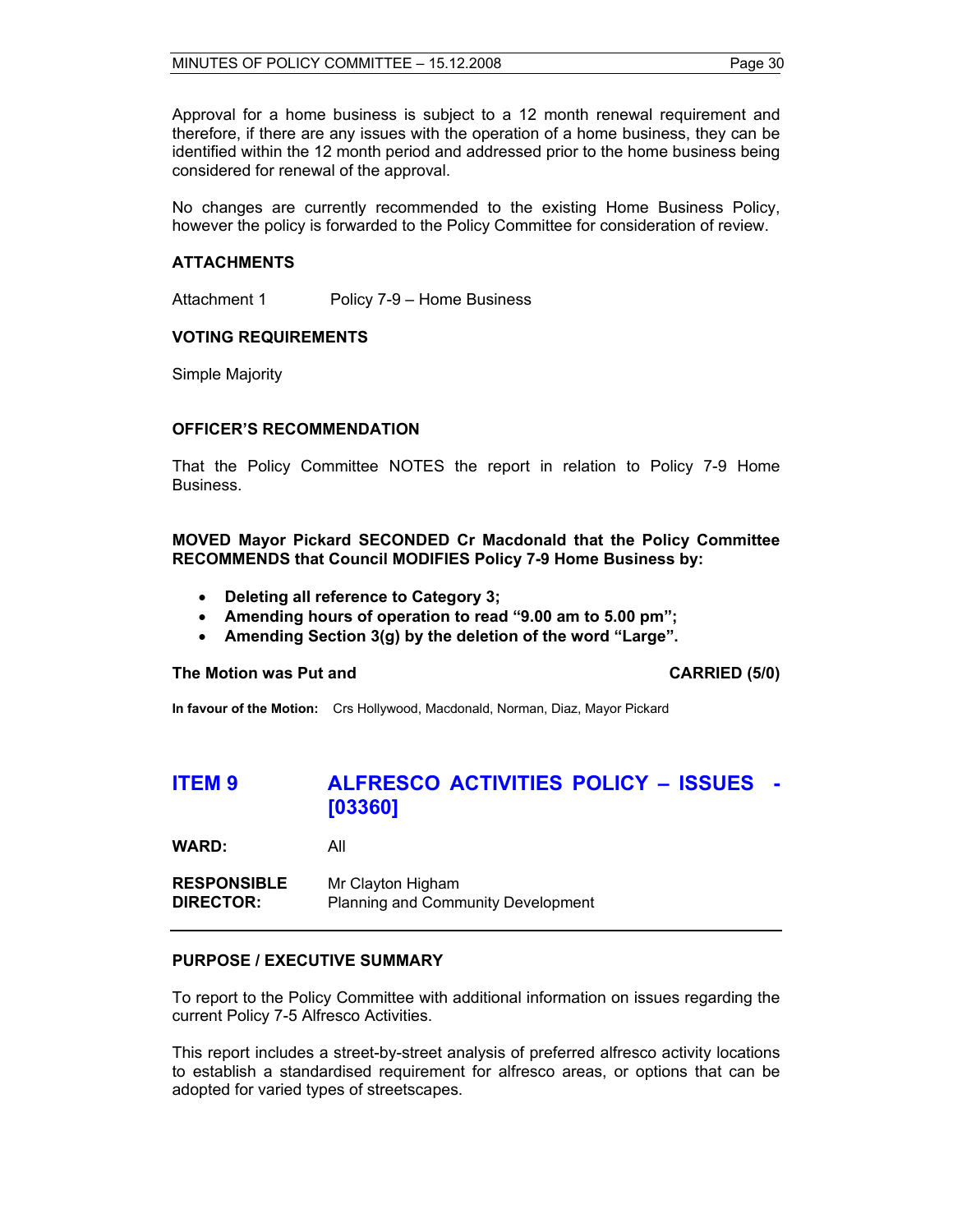#### **BACKGROUND**

At its 16 September 2008 meeting, the Policy Committee was presented with the following principles which could guide a review of Policy 7-5 Alfresco Activities, being:

- Where awnings are provided, areas under those awnings will be retained for pedestrian access.
- Enclosures to alfresco areas may take the form of drop down clear café blinds, however, they may only by used during inclement weather. General use (eg each night) is not permitted. Pedestrian access under any awnings must be maintained.
- Permanent shade structures will be considered, where appropriate (eg wide footpaths)

The Policy Committee subsequently requested further information for consideration. Accordingly the Council resolved at its 30 September meeting to refer the item back to Policy Committee "to allow for further exploration of options for alfresco dining to reflect specific requirements of particular streets and footpath widths".

#### **DETAILS**

A street-by-street analysis has been conducted and a summary of findings is contained in Attachment 3. There are a number of key elements that influence the location of alfresco areas. The key elements are:

• Road reserve width

The road reserve extends from the lot boundary on one side of the street to the lot boundary on the other and generally includes the road, verge, and footpath.

• Verge width

The verge extends from the road to the lot boundary and generally accommodates landscaping and pavement. Generally, wider verges have a greater capacity to accommodate alfresco activities.

• On-street parking

The provision of embayed on-street parking can result in narrow verge widths, which can result in a lesser opportunity to accommodate alfresco activities.

• Street tree location

The provision of street trees can create a shaded canopy ideal for alfresco activities, however dependant on their size and location they can conflict with or limit the extent of alfresco activities.

• Provision of awnings/pedestrian shelter

The provision of pedestrian shelter is a mandatory requirement of development in the Joondalup City Centre. As such the provision of awnings should be maintained for the benefit of pedestrians and may limit alfresco areas to a roadside location.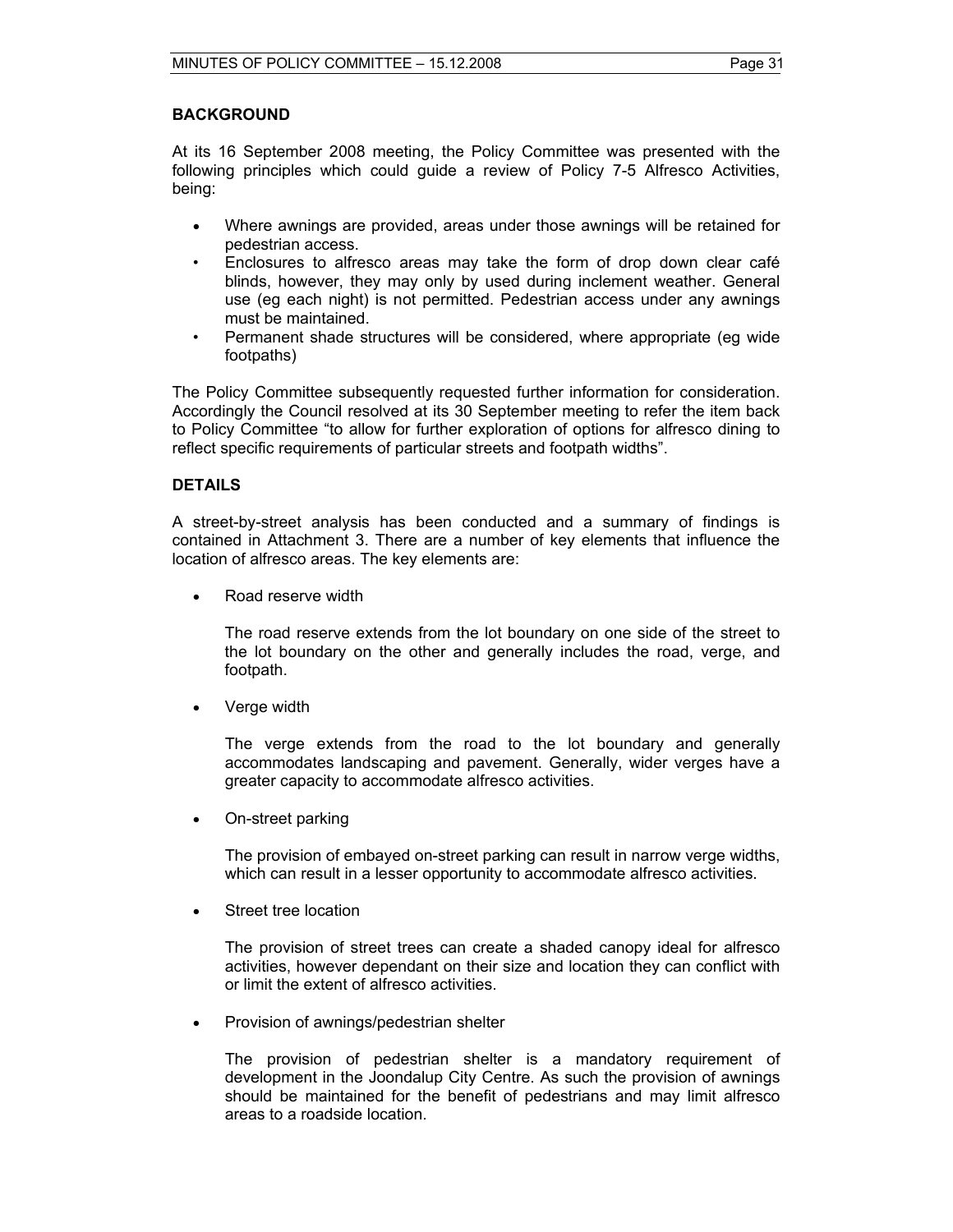• Planning controls

The Joondalup City Centre Development Plan and Manual 1995 requires all development within the CBD to provide continuous pedestrian shelter for the comfort of pedestrians from both sun and rain. In this regard areas beneath awnings should be retained for the benefit of pedestrians rather than alfresco dining areas.

The street-by-street analysis has been conducted and the road reserve and verge widths are summarised as follows:

| <b>STREET</b>            | <b>ROAD RESERVE WIDTH</b> | <b>VERGE WIDTH</b>        |
|--------------------------|---------------------------|---------------------------|
| <b>Grand Boulevard</b>   | 50 metres                 | 5.5 metres                |
| <b>Reid Promenade</b>    | 25 metres                 | 3.5 - 5.5 metres          |
| Lakeside Drive           | 40 metres                 | 9 metres                  |
| Boas Avenue              | 25 metres                 | 3-6 metres                |
| Davidson Terrace         | 25 metres                 | 5 metres                  |
| <b>Regents Park Road</b> | 20 metres                 | 4 metres                  |
| <b>Central Walk</b>      | ΝA                        | 10 metres Pedestrian Mall |

A number of options were explored in the report made to Policy Committee at its September meeting (Attachment 1 refers). It was recommended that the Policy be amended to ensure areas under awnings/pedestrian shelter are retained for pedestrian access. This report builds on this recommendation when presenting options for the location of alfresco areas.

#### **Issues and options considered:**

As a result of street-by-street analysis, parameters for alfresco location and size can be established for a range of locations. Based on these findings, the Policy Committee may recommend that Policy 7-5 (Attachment 2 refers) be reviewed to incorporate these principles.

#### **Link to Strategic Plan:**

Objective 3.1: To encourage the development of the Joondalup CBD.

Objective 4.1: To ensure high quality urban development within the City.

#### **Legislation – Statutory Provisions:**

Clause 8.11 of the City of Joondalup District Planning Scheme No 2 enables Council to prepare, amend and add to local planning policies that relate to any planning and development matter within the Scheme area.

#### **Risk Management considerations:**

Not Applicable.

#### **Financial/Budget Implications:**

Not Applicable.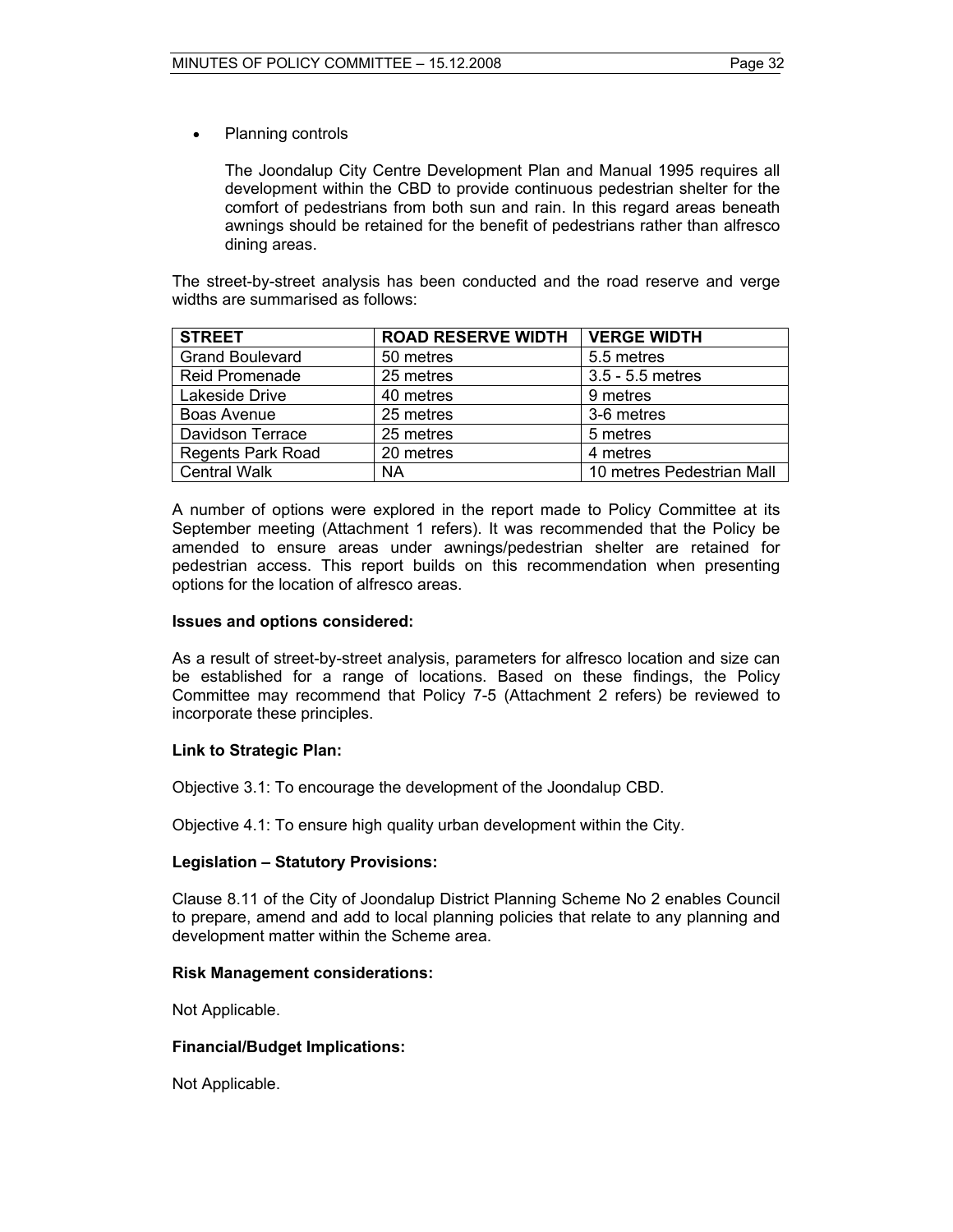#### **Policy Implications:**

Modifications to the existing policy may be required as a result of Council's consideration.

#### **Regional Significance:**

Not Applicable.

#### **Sustainability Implications:**

Not Applicable.

#### **Consultation:**

If it is resolved that the policy is to be amended, the amended policy is required to be advertised for a period of not less than 21 days. Advertising is undertaken by way of a notice published once a week for two consecutive weeks in a local newspaper, as well as on the City's website, giving notice where the draft policy or amendment may be inspected.

#### **COMMENT**

#### Street-by-street analysis

A number of road reserve and footpath widths have been examined within the Joondalup City Centre to determine if a standardised alfresco format can be established, or whether applications will need to be assessed on an individual basis. Attachment 3 provides a street-by-street alfresco analysis to demonstrate the indicative dimensions of potential alfresco areas.

Road reserves vary greatly from the 10 metre wide pedestrian mall of Central Walk, to 20, 25, 40 and 50 metre road reserves of Regent Park Road, Davidson Terrace, Lakeside Drive and Grand Boulevard respectively. Accordingly, verge widths also vary dependant on the road reserve and provision of on-street parking, however generally range from 3 to 9 metres. It is evident from the street-by-street analysis that the widest road reserves do not necessary yield the widest verges.

Some properties adjoin verge widths of 3 to 4 metres which limit opportunities for alfresco activities. The minimum dimension required to comfortably accommodate two chairs and a table is 800mm.

The location of street trees vary, with some being located between on-street parking embayments, on the kerb, aligned down the centre of verges, or sometimes a combination of these. In most instances, street trees would not conflict with potential alfresco areas. Lakeside Drive is one exception where street trees are located in the centre of possible future alfresco areas. Whilst it is possible to accommodate alfresco dining areas around street trees the opportunity to erect temporary or permanent shelters may be limited.

#### Location of verge activities

The current Policy 7-5 does not specify the format of verge activities and as a result some alfresco areas have located beneath awnings. For development within the city centre, the continuous provision of awnings over the verge is required to provide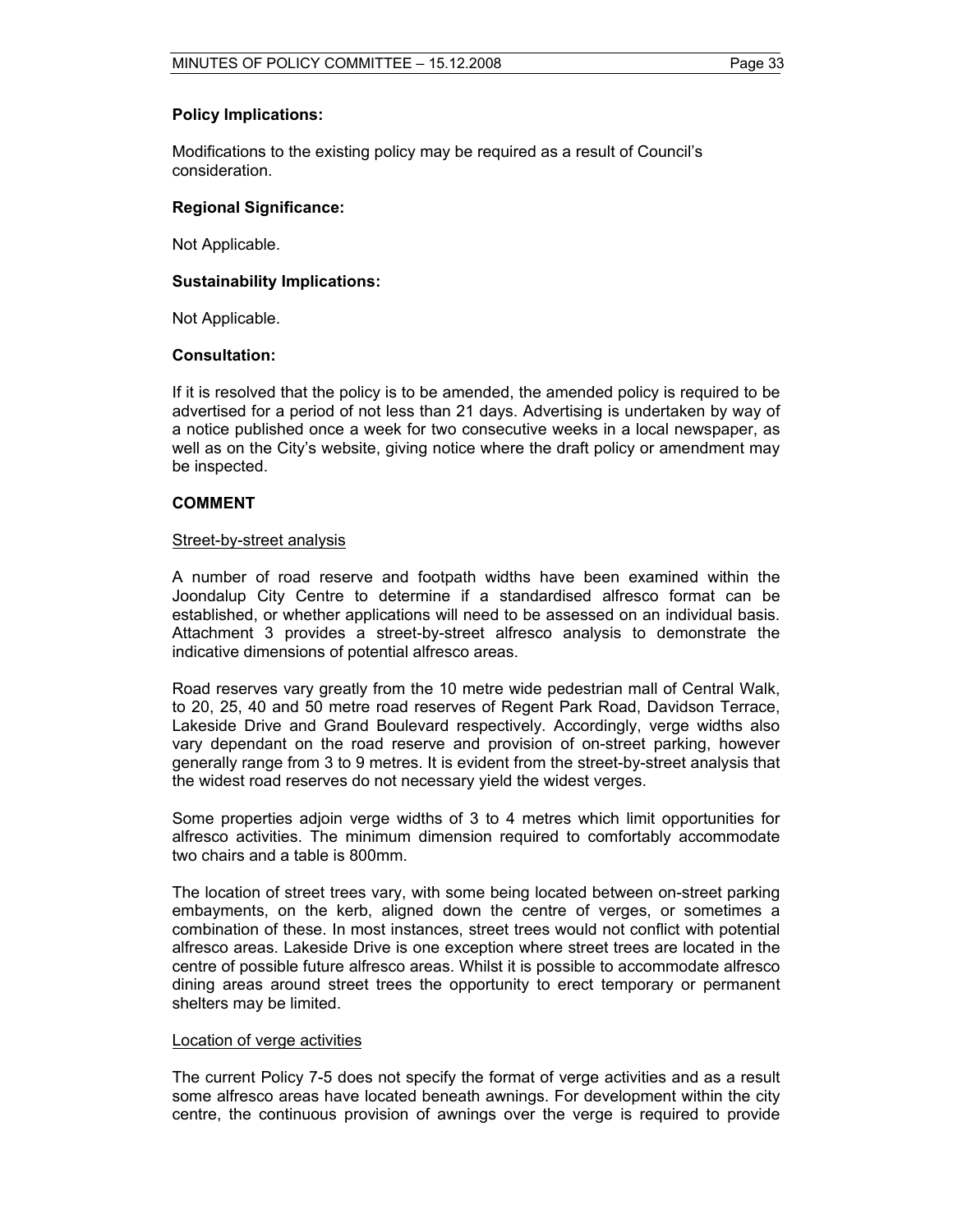pedestrian comfort, from both sun and rain, when moving around the City. The report to the September Policy Committee presented a range of options for the location of verge activities and recommended that where awnings are provided, areas under those awnings will be retained for pedestrian access rather than alfresco activities.

If a review of Policy 7-5 is to be initiated the location of verge activities could be specified as the current policy is silent on this issue. The following layout is preferred:



#### Size of verge activities:

It is possible to establish a standard size for verge activities that applies to the majority of verges within the Joondalup City Centre as follows:

- Pedestrian Zone: Minimum A minimum pedestrian zone will ensure a minimum standard and provision for pedestrians is provided for.
- Alfresco Zone: Maximum

Establishing a maximum alfresco zone depth will ensure that streets with wider verges will yield a wider pedestrian zone which may reflect the status and rate of pedestrian flow along these roads.

• Kerbside Zone: Minimum

The kerbside zone provides separation between diners and traffic to (a) provide a pedestrian refuge point for people crossing the road and (b) for the safety and comfort of diners. In instance where alfresco areas are separated from traffic by a buffer of on-street parking the kerbside zone may be a lesser width. It may be necessary to provide a wider kerbside zone where alfresco areas would directly adjoin a lane of traffic, to provide greater separation. The following options may then be applied as demonstrated:

Option (a) Where a kerbside zone abuts a lane of traffic, the kerbside zone must have a minimum depth of 1 metre. The provision of temporary planter boxes and removable bollards is encouraged in these locations.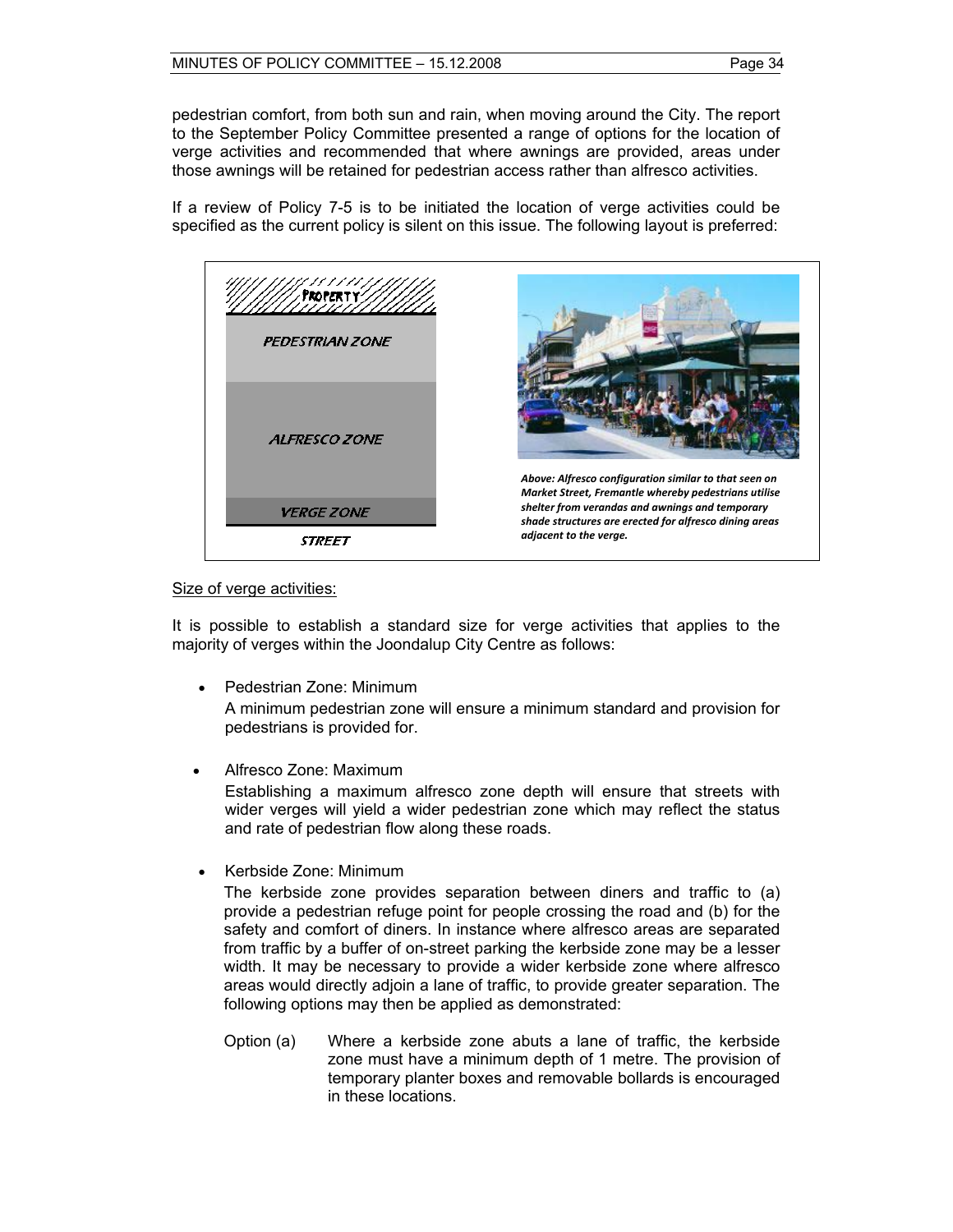Option (b) Where a kerbside zone abuts on-street parking, the kerbside zone must have a minimum depth of 0.5 metre.

These standards will ensure a minimum pedestrian path width is provided with direct and continuous access that allows clear views into shop windows without the need for pedestrians to weave around alfresco areas.

#### Option 1(Standard)

The street-by-street analysis has identified a minimum and maximum range in size for verge activities that is common to most streets within the Joondalup City Centre as demonstrated below.



The following provisions could therefore be applied to guide the appropriate location and size of alfresco dining areas:



Size of verge activities: Option 2 (Lakeside Drive)

Lakeside Drive is characterised by mixed use development and terrace housing that frames a 40 metre road reserve. The existing verge width is approximately 9 metres which is the largest verge within the City Centre. The verge is characterised by a paved pedestrian path (2-3metres in width), large garden beds (4-5 metres) and a paved kerbside area (1-2 metres wide). If the standard alfresco dimensions are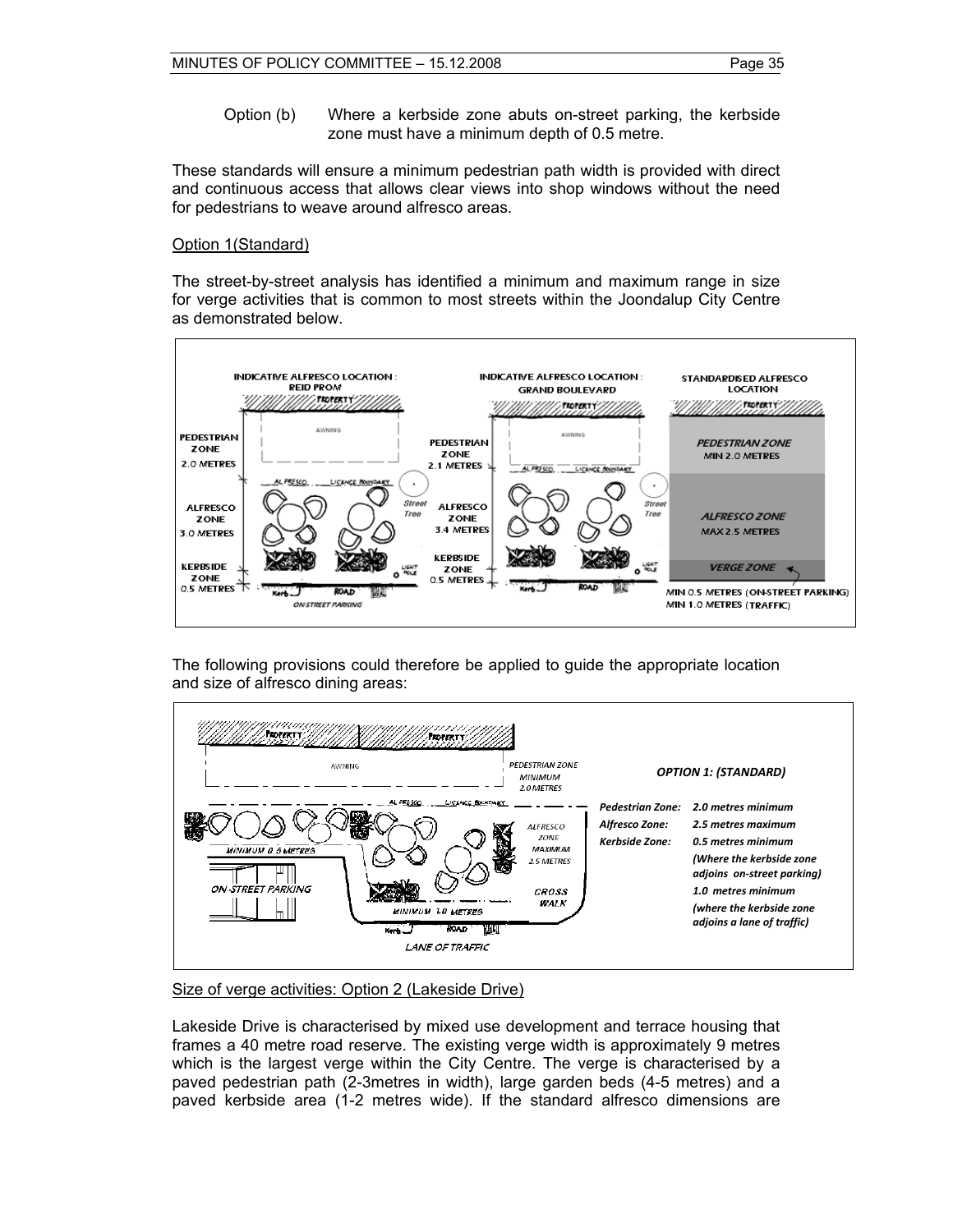applied to Lakeside Drive, future alfresco activities may be found to locate within the established 2-3 metres pedestrian path directly in front of buildings. In order to retain this established pedestrian path, it is recommended that alfresco activities align with the landscape strip within the verge, just as 'Sugar and Spice' have done at Shop 3/189 Lakeside Drive. It is recommended a standard be applied unique to alfresco activities along Lakeside Drive that reflect the established verge characteristics as follows:



Size and location of verge activities: Option 3 (Central Walk)

Central Walk is another example where a different alfresco standard may need to apply. Central Walk is approximately 10 metres wide and a number of restaurants are currently located here. At present La Vita is the only restaurant utilising alfresco dining.

There are a number of alfresco dining layouts that can be considered for pedestrian malls such as Central Walk.

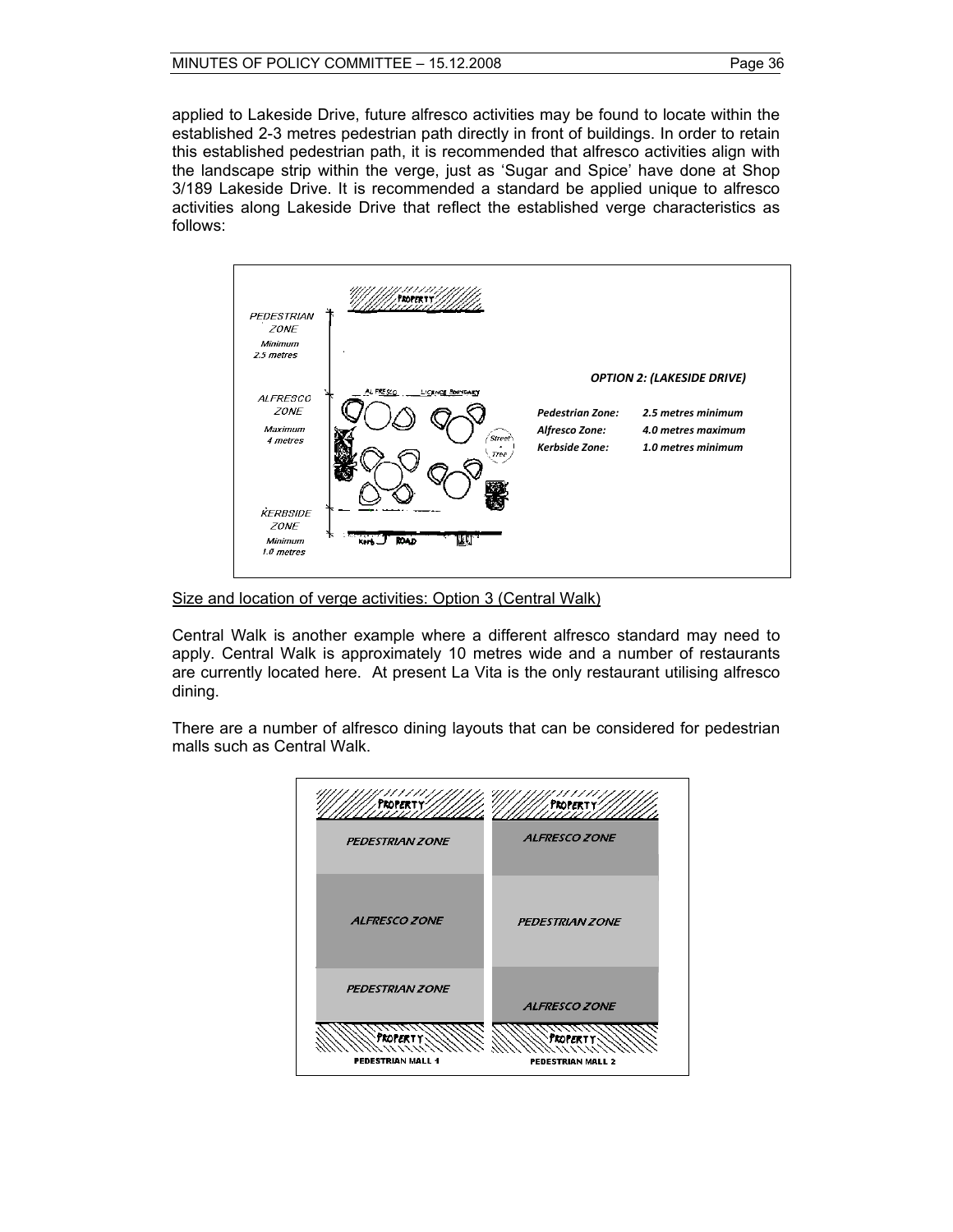The Pedestrian Mall 1 example may be suitable for Central Walk, however the alfresco location may impede pedestrian movement from one side of the pedestrian mall to the other. The configuration of the Pedestrian Mall 2 example is currently utilised by La Vita Café. Pedestrian Mall 2 enables a single flow of 'foot traffic' through the centre of the mall, however pedestrian shelter may be limited to areas where alfresco activities are not located beneath awnings.

It is considered that Pedestrian Mall 2 may be a preferred layout option which should adhere to the following:



#### Provision of temporary and permanent structures

Where alfresco areas are not located beneath awnings and verandas, it is a common practice for property owners to erect temporary shade structures such as umbrellas. In some instances, the canopy of a street tree can provide adequate shade. It is possible that the Policy can be amended to provide guidance on the erecting of temporary or permanent structures.

The policy could be amended to include the following:

- Temporary shade structure must not obstruct pedestrian access, damage street trees or pose a safety risk.
- 'Café blinds' may be affixed to temporary and permanent shade structures
- 'Café blinds' must not be affixed to awnings.
- Permanent shade structures will be considered, where the footpath width exceeds 5 metres.
- Any proposal to erect temporary screens to frame alfresco dining areas must be included with an application for alfresco dining and the appropriateness of these structures will be considered on individual merit.

#### **ATTACHMENTS**

| Attachment 1 | Report to September 2008 Policy Committee |
|--------------|-------------------------------------------|
| Attachment 2 | Policy 7-5 - Alfresco Activities          |
| Attachment 3 | Street-by-street alfresco analysis        |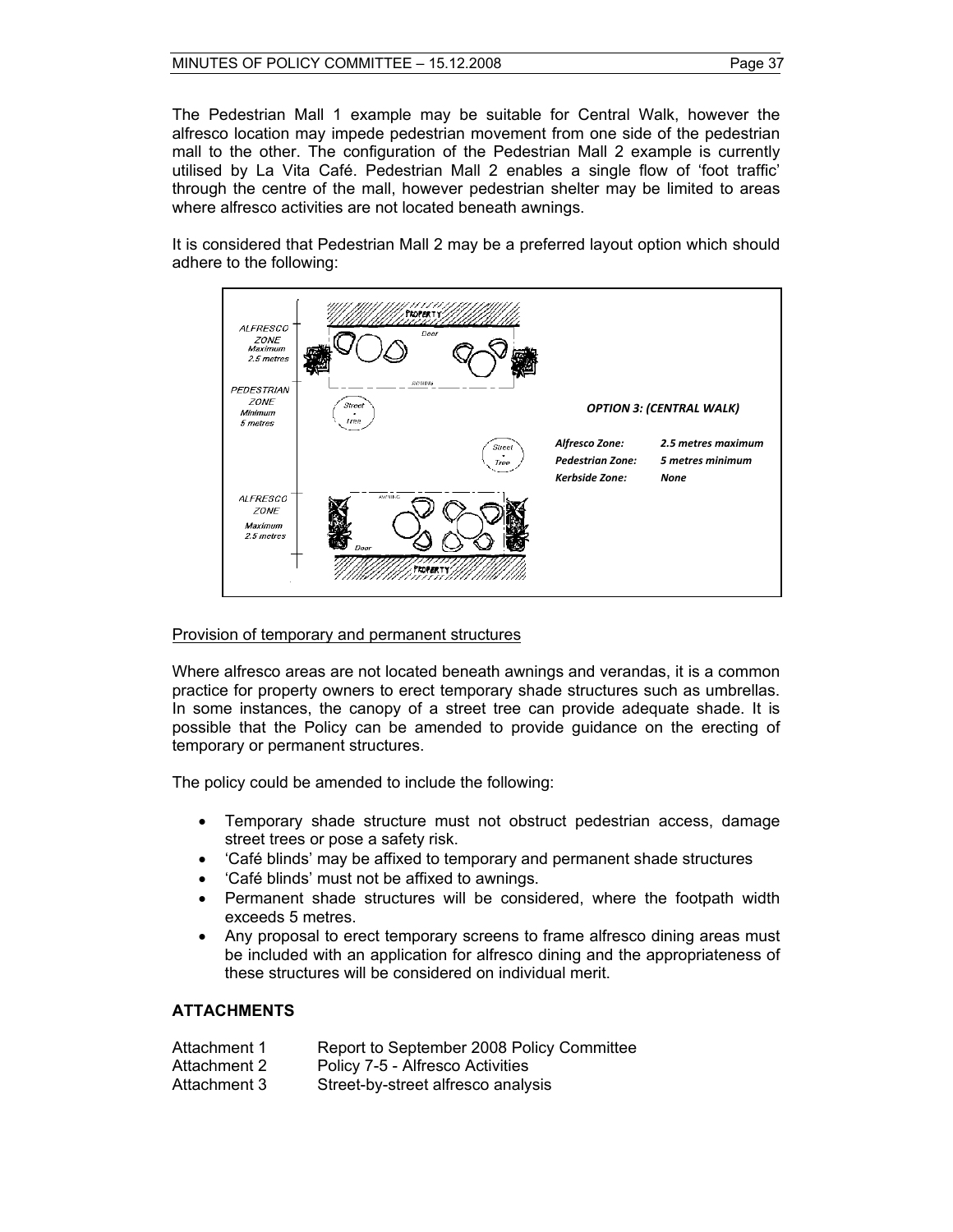### **VOTING REQUIREMENTS**

Simple Majority

#### **OFFICER'S RECOMMENDATION**

That the Policy Committee RECOMMENDS to Council that the process for amending Policy 7- 5 Alfresco Activities be commenced, with the following principles incorporated:

- Pedestrian access under any awnings must be maintained.
- 'Café blinds' may be affixed to temporary and permanent shade structures
- 'Café blinds' must not be affixed to awnings.
- Shade structures must not obstruct pedestrian access, damage street trees or pose a safety risk.
- Permanent shade structures will be considered, where the footpath width exceeds 5 metres.
- Any proposal to erect temporary screens to frame alfresco dining areas must be included with an application for alfresco dining and the appropriateness of these structures will be considered on individual merit.
- Standard size and location for alfresco areas:

#### General Standard

| Pedestrian Zone:<br>Alfresco Zone: | 2.0 metres minimum width<br>2.5 metres maximum width                      |
|------------------------------------|---------------------------------------------------------------------------|
| Kerbside Zone:                     | 0.5 metres minimum (where the kerbside zone                               |
|                                    | adjoins on-street parking)                                                |
|                                    | 1.0 metres minimum (where the kerbside zone<br>adjoins a lane of traffic) |
|                                    |                                                                           |

#### Central Walk

| Alfresco Zone: | 2.5 metres maximum width                |
|----------------|-----------------------------------------|
|                | Pedestrian Zone: 5 metres minimum width |
| Kerbside Zone: | None.                                   |

#### Lakeside Drive

| Pedestrian Zone: | 2.5 metres minimum width |
|------------------|--------------------------|
| Alfresco Zone:   | 4.0 metres maximum width |
| Kerbside Zone:   | 1.0 metres minimum width |

#### **MOVED Mayor Pickard SECONDED Cr Hollywood that the Policy Committee:**

- **1 NOTES the following principles to be incorporated into the review of Policy 7- 5 Alfresco Activities:**
	- **Pedestrian access under any awnings must be maintained.**
	- **'Café blinds' may be affixed to temporary and permanent shade structures**
	- **'Café blinds' must not be affixed to awnings.**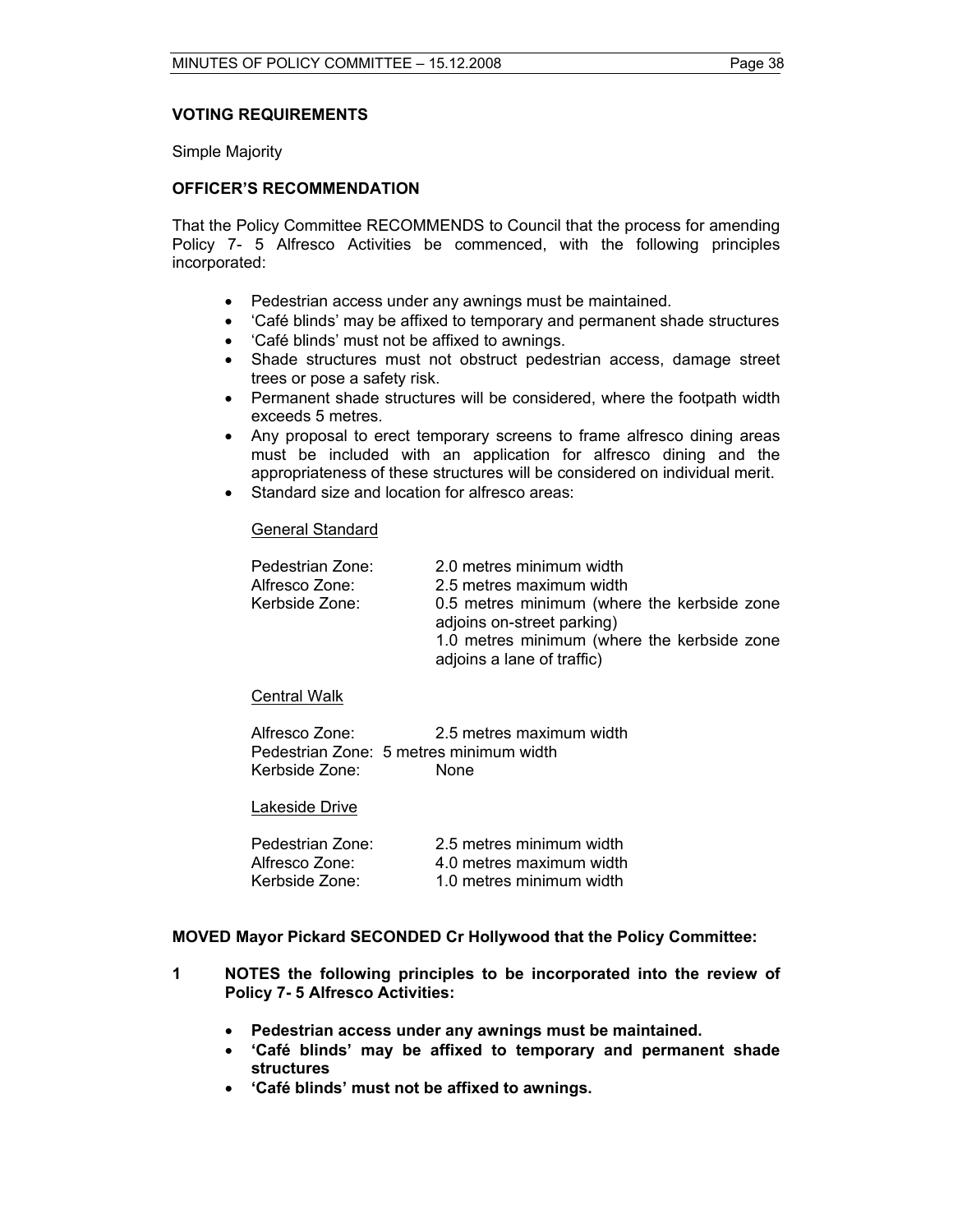- **Shade structures must not obstruct pedestrian access, damage street trees or pose a safety risk.**
- **Permanent shade structures will be considered, where the footpath width exceeds 5 metres.**
- **Any proposal to erect temporary screens to frame alfresco dining areas must be included with an application for alfresco dining and the appropriateness of these structures will be considered on individual merit.**
- **Standard size and location for alfresco areas:**

#### **General Standard**

| <b>Pedestrian Zone:</b><br><b>Alfresco Zone:</b> | 2.0 metres minimum width<br>2.5 metres maximum width                      |
|--------------------------------------------------|---------------------------------------------------------------------------|
| <b>Kerbside Zone:</b>                            | 0.5 metres minimum (where the kerbside<br>zone adjoins on-street parking) |
|                                                  | 1.0 metres minimum (where the kerbside<br>zone adjoins a lane of traffic) |

#### **Central Walk**

| <b>Alfresco Zone:</b>   | 2.5 metres maximum width |
|-------------------------|--------------------------|
| <b>Pedestrian Zone:</b> | 5 metres minimum width   |
| Kerbside Zone:          | <b>None</b>              |

#### **Lakeside Drive**

| <b>Pedestrian Zone:</b> | 2.5 metres minimum width |
|-------------------------|--------------------------|
| <b>Alfresco Zone:</b>   | 4.0 metres maximum width |
| Kerbside Zone:          | 1.0 metres minimum width |

**2 REQUESTS that input be sought from affected businesses prior to commencing the process to amend Policy 7-5 Alfresco Activities.** 

#### **The Motion was Put and CARRIED (5/0) CARRIED (5/0)**

**In favour of the Motion:** Crs Hollywood, Macdonald, Norman, Diaz, Mayor Pickard

The Chief Executive Officer sought guidance from the Committee members on any items that they would like submitted to the Council meeting scheduled for 16 December 2008. It was requested that reports be presented on the following items:

- Item 4 Future Verge Enhancement Strategies
- Item 5 Proposed Parking Policy for Commercial Development within the City Centre - analysis of public feedback

#### **MOTIONS OF WHICH PREVIOUS NOTICE HAS BEEN GIVEN**

Nil.